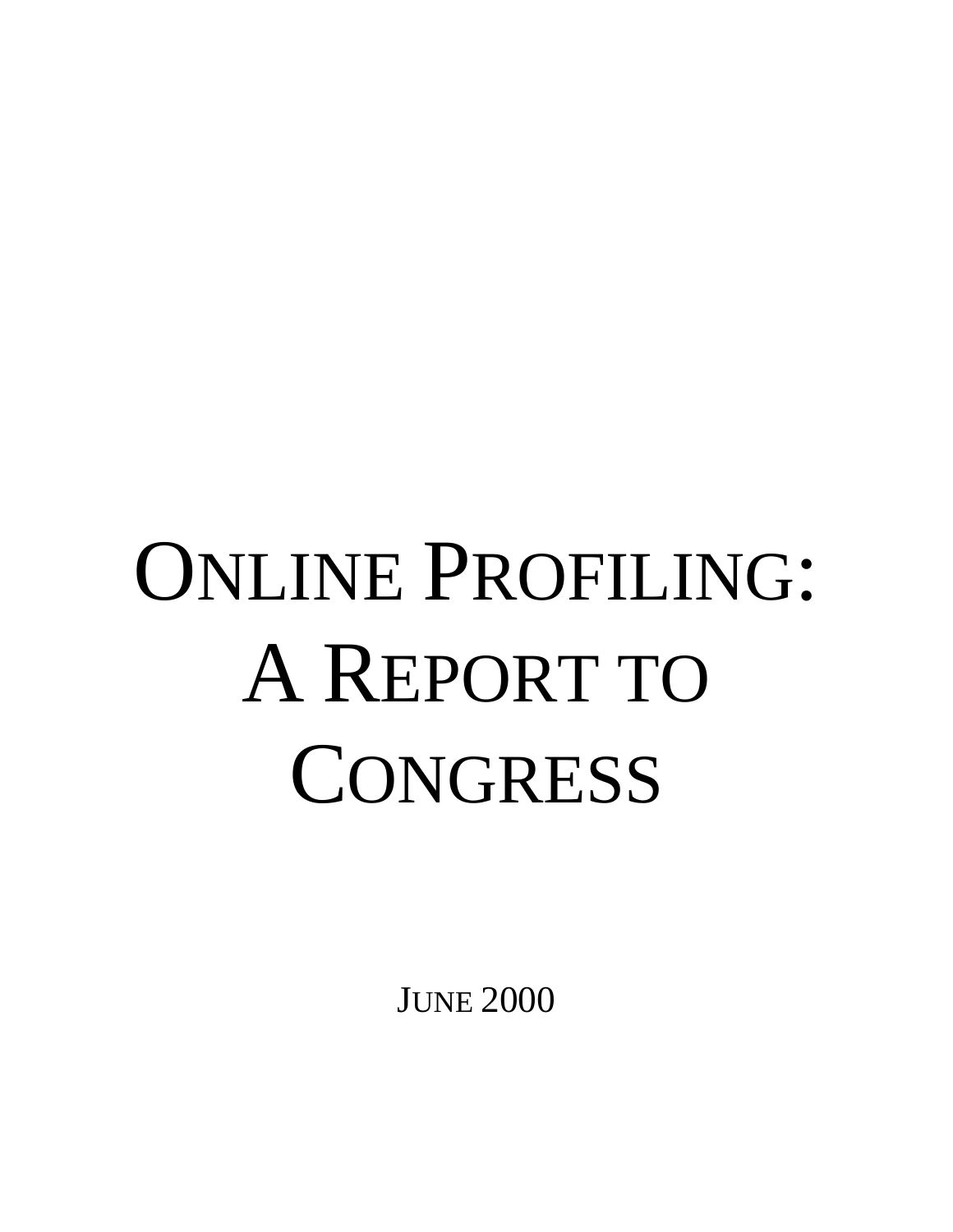# FEDERAL TRADE COMMISSION\*

| <b>Robert Pitofsky</b> | Chairman     |
|------------------------|--------------|
| Sheila F. Anthony      | Commissioner |
| Mozelle W. Thompson    | Commissioner |
| <b>Orson Swindle</b>   | Commissioner |
| Thomas B. Leary        | Commissioner |

# BUREAU OF CONSUMER PROTECTION

Division of Financial Practices

\* The Commission vote to issue this Report was 5-0, with Commissioner Swindle concurring in part and dissenting in part. Commissioner Swindle's separate statement is attached to the Report.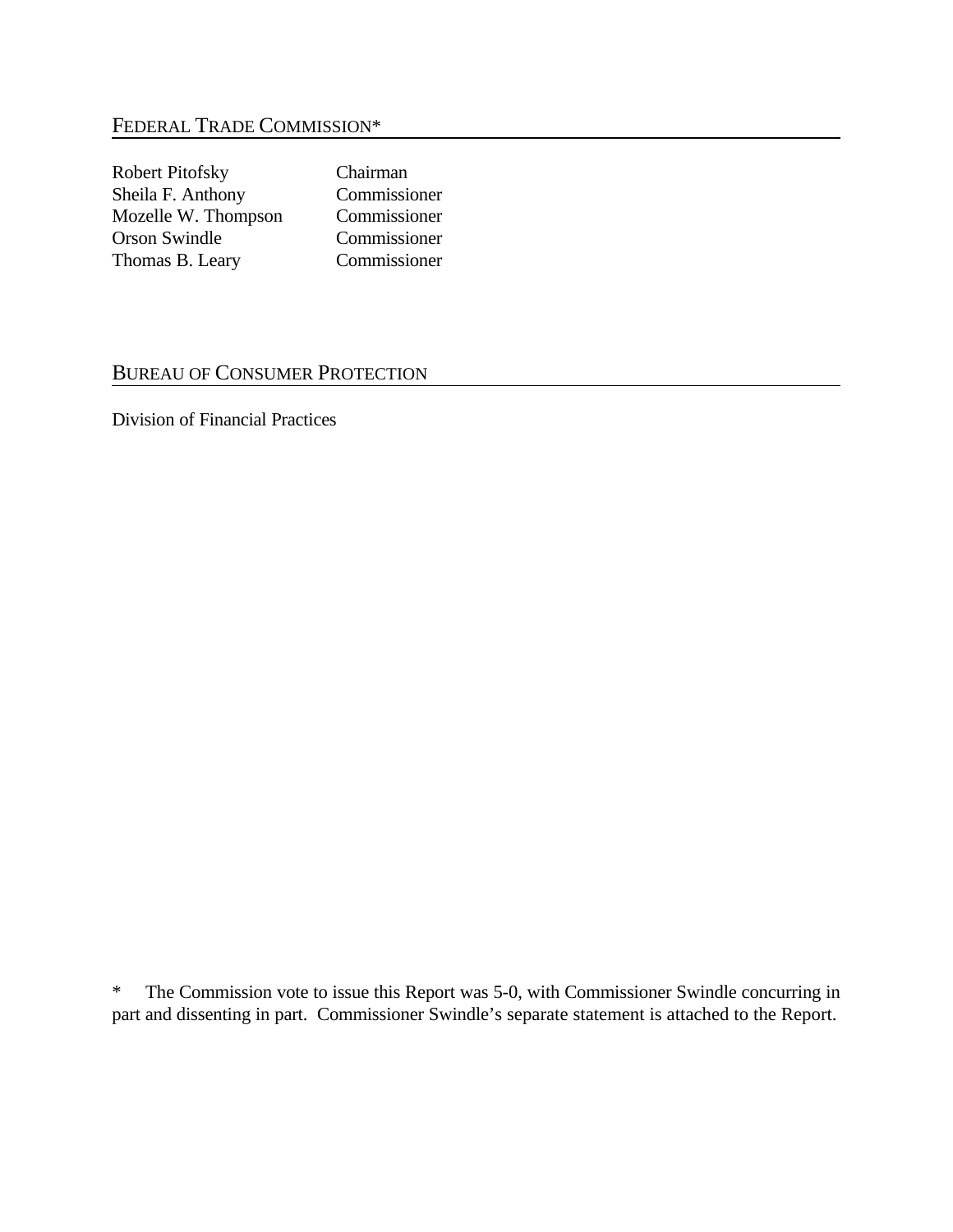# **TABLE OF CONTENTS**

| II.  |                                                                            |  |
|------|----------------------------------------------------------------------------|--|
|      | A.                                                                         |  |
|      | <b>B.</b>                                                                  |  |
| III. |                                                                            |  |
|      | A.                                                                         |  |
|      | <b>B.</b>                                                                  |  |
| IV.  | The FTC's Role in Addressing Online Privacy Issues and Self-Regulation. 17 |  |
|      | A.                                                                         |  |
|      | <b>B.</b>                                                                  |  |
|      | $\mathcal{C}$ .                                                            |  |
| V.   |                                                                            |  |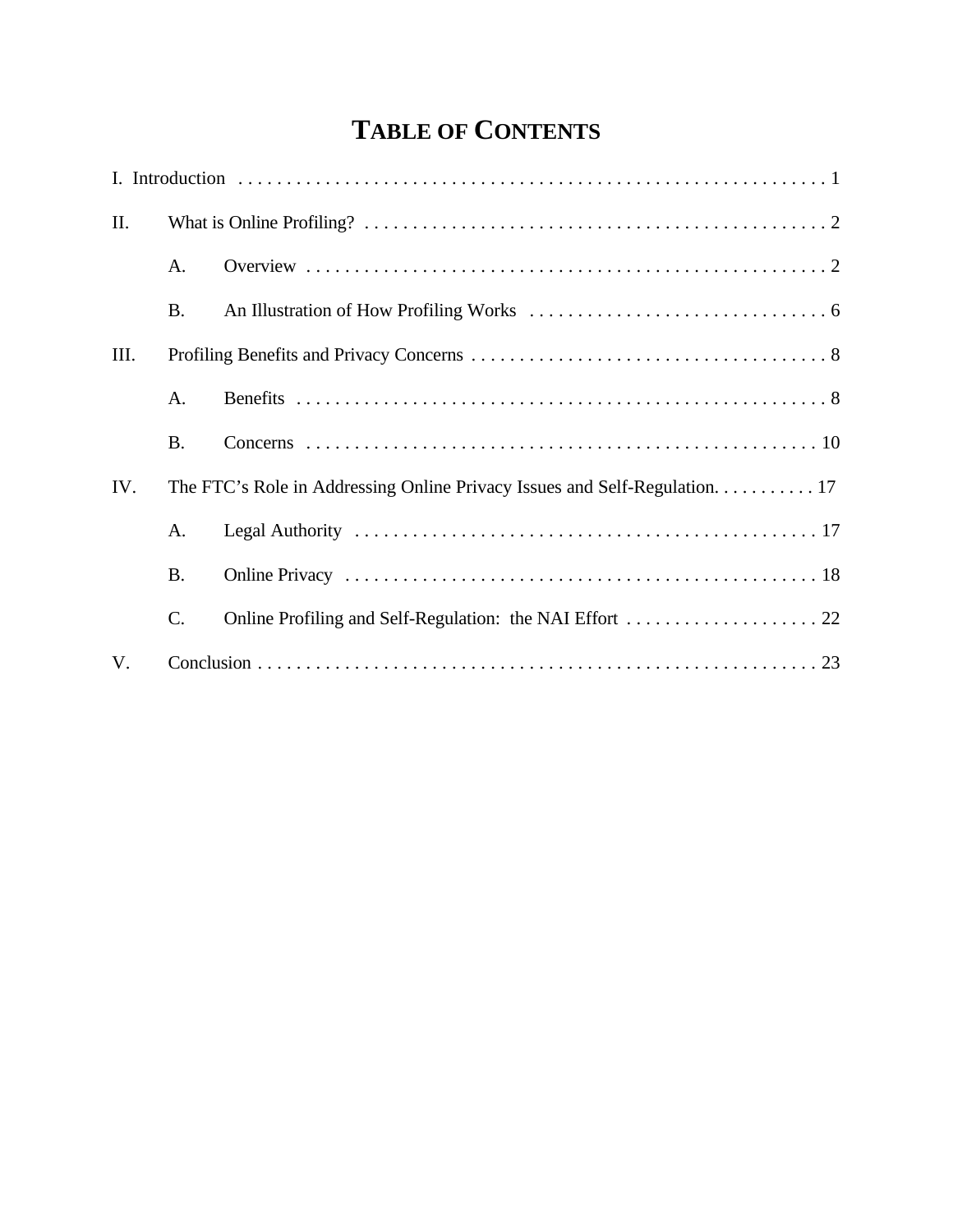#### **I. INTRODUCTION**

On November 8, 1999, the Federal Trade Commission (hereinafter "FTC" or "Commission") and the United States Department of Commerce jointly sponsored a Public Workshop on Online Profiling.<sup>1</sup> The goals of the Workshop were to educate government officials and the public about online profiling and its implications for consumer privacy, and to examine efforts of the profiling industry to implement fair information practices.<sup>2</sup> The Commission also sought public comment on any issues of fact, law or policy that might inform its consideration of the practice of online profiling.<sup>3</sup>

In keeping with its longstanding support of industry self-regulation, the Commission has encouraged the network advertising industry in its efforts to craft an industry-wide program. The industry has responded with working drafts of self-regulatory principles for our consideration. In examining the practice of online profiling, as well as our work in online privacy, we nonetheless recognize there are real challenges to creating an effective self-regulatory regime for this complex and dynamic industry, and this process is not yet complete.

This report describes the current practice of online profiling by the network advertisers<sup>4</sup> and

<sup>&</sup>lt;sup>1</sup> A transcript of the Workshop is available at <http://www.ftc.gov/bcp/profiling/index.htm> and will be cited as "Tr. [page], [speaker]." Public comments received in connection with the Workshop can be viewed on the Federal Trade Commission's Web site at <http://www.ftc.gov/ bcp/profiling/comments/index.html> and will be cited as "Comments of [organization or name] at [page]."

<sup>2</sup> *See FTC and Commerce Dept. to Hold Public Workshop on Online Profiling*, <http://www.ftc.gov/opa/1999/9909/profiling.htm>.

<sup>3</sup> *See* 64 Fed. Reg. 50813, 50814 (1999) (also available at <http://www.ftc.gov/os/ 1999/9909/ FRN990915.htm>).

<sup>&</sup>lt;sup>4</sup> Not all profiles are constructed by network advertising companies (also known as online profilers). Some Web sites create profiles of their own customers based on their interactions. Other companies create profiles as part of a service – for example, offering discounts on products of interest to consumers or providing references to useful Web sites on the same topic as those already visited by the consumer. *See, e.g.*, Megan Barnett, *The Profilers: Invisible Friends*, THEINDUSTRY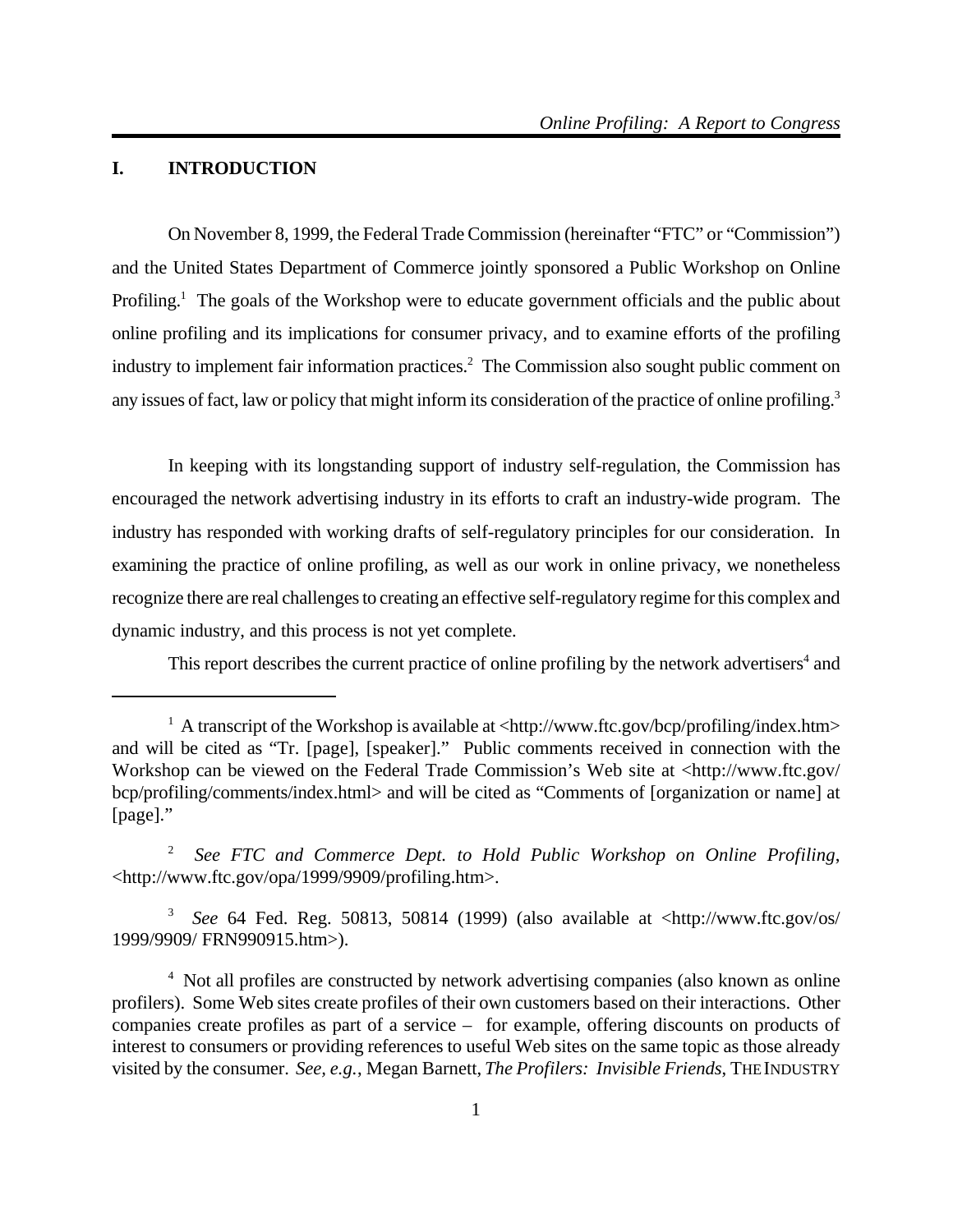the benefits and concerns it presents for consumers. It also discusses the ongoing effort of the industry to develop self-regulatory principles. The Commission expects to supplement this report with specific recommendations to Congress after it has an opportunity to fully consider the selfregulatory proposals and how they interrelate with the Commission's previous views and recommendations in the online privacy area.

#### **II. WHAT IS ONLINE PROFILING?**

#### **A. Overview**

Over the past few years, online advertising has grown exponentially in tandem with the World Wide Web. Online advertising revenues in the U.S. grew from \$301 million in 1996<sup>5</sup> to \$4.62 billion in 1999,<sup>6</sup> and were projected to reach \$11.5 billion by 2003.<sup>7</sup> A large portion of that online advertising is in the form of "banner ads" displayed on Web pages – small graphic advertisements that appear in boxes above or to the side of the primary site content.<sup>8</sup> Currently, tens of billions of

6 *See* Internet Advertising Bureau,*Internet Advertising Revenues Soar to \$4.6 billion in 1999* (available at <http://www.iab.net/news/content/revenues.html>).

7 *See* Jupiter Communications, Inc., *Online Advertising Through 2003* (July 1999) (summary available at <http://www.jupitercommunications.com>).

STANDARD, Mar. 13, 2000, at 220; Ben Hammer, *Bargain Hunting*, THEINDUSTRYSTANDARD, Mar. 13, 2000, at 232. These profiles are generally created by companies that have a known, direct relationship with the consumer, unlike third-party network advertising companies, and are beyond the scope of this report.

<sup>5</sup> *See* Federal Trade Commission, *Privacy Online: A Report to Congress* (1998) [hereinafter "1998 Report"] at 3. The Report is available on the Commission's Web site at <http://www.ftc.gov/ reports/privacy3/index.htm>.

<sup>8</sup> In 1999, 56% of all online advertising revenue was attributable to banner advertising. *See* Internet Advertising Bureau, *Internet Advertising Revenues Soar to \$4.6 billion in 1999* (available at <http://www.iab.net/news/content/revenues.html>).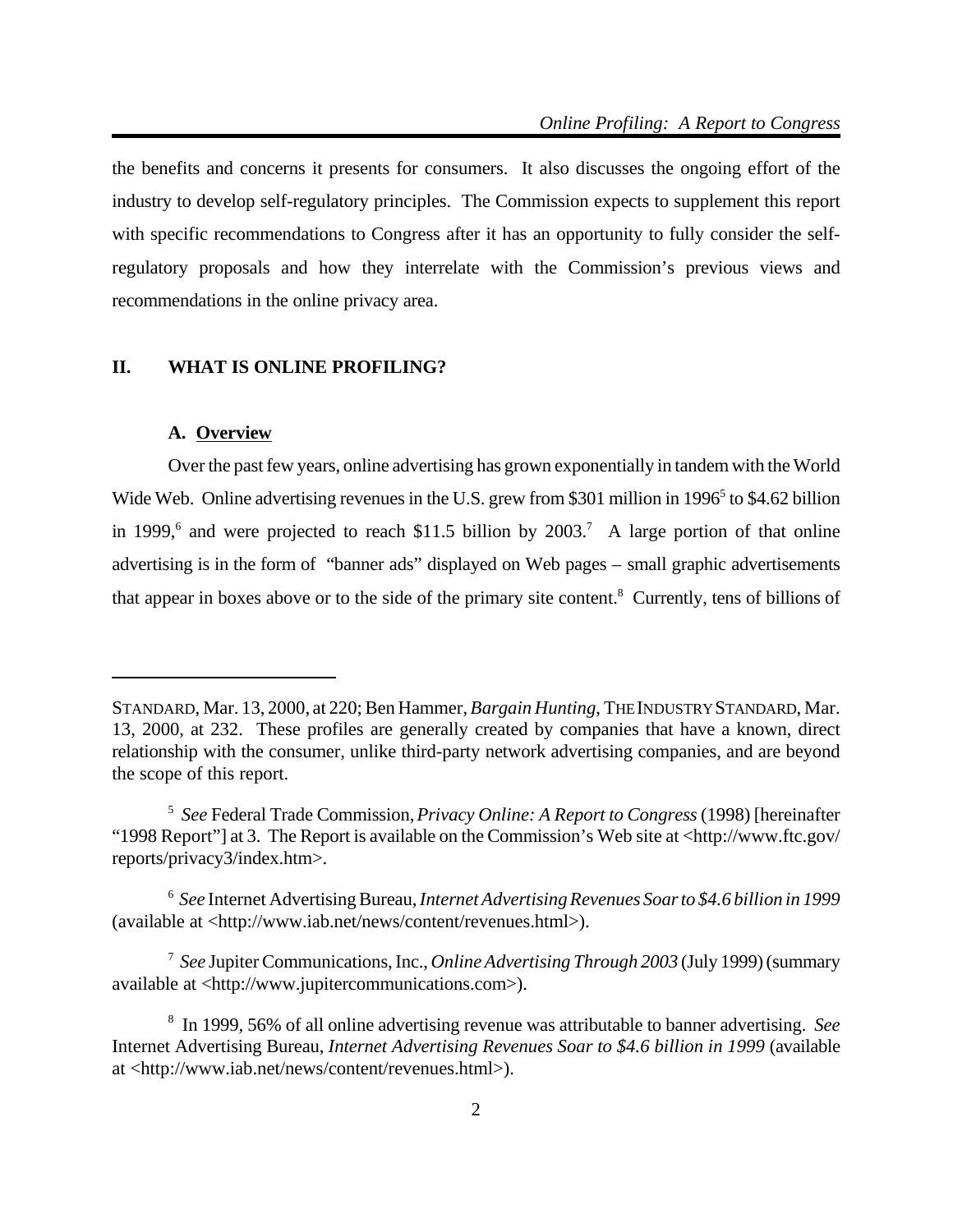banner ads are delivered to consumers each month as they surf the World Wide Web.<sup>9</sup> Often, these ads are not selected and delivered by the Web site visited by a consumer, but by a network advertising company that manages and provides advertising for numerous unrelated Web sites. DoubleClick, Engage, and 24/7 Media, three of the largest Internet advertising networks, all estimate that over half of all online consumers have seen an ad that they delivered.<sup>10</sup>

In general, these network advertising companies do not merely supply banner ads; they also gather data about the consumers who view their ads. This is accomplished primarily by the use of "cookies"<sup>11</sup> and "Web bugs" which track the individual's actions on the Web.<sup>12</sup> Among the types of

<sup>10</sup> *See, e.g.*, <http://www.doubleclick.com/company\_info>; <http://www.engage.com/ press/releases/2qfiscal.htm>; <http://www.247media.com/advertise/index.html>.

 $11$  A cookie is a small text file placed on a consumer's computer hard drive by a Web server. The cookie transmits information back to the server that placed it and, in general, can be read only by that server. For more information on cookies, *see, e.g.,* <http://www.cookiecentral.com>.

<sup>12</sup> "Web bugs" are also known as "clear GIFs" or "1-by-1 GIFs." Web bugs are tiny graphic image files embedded in a Web page, generally the same color as the background on which they are displayed which are invisible to the naked eye. The Web bug sends back to its home server (which can belong to the host site, a network advertiser or some other third party): the IP (Internet Protocol) address of the computer that downloaded the page on which the bug appears; the URL (Uniform Resource Locator) of the page on which the Web bug appears; the URL of the Web bug image; the time the page containing the Web bug was viewed; the type of browser that fetched the Web bug; and the identification number of any cookie on the consumer's computer previously placed by that server. Web bugs can be detected only by looking at the source code of a Web page and searching in the code for 1-by-1 IMG tags that load images from a server different than the rest of the Web page. At least one expert claims that, in addition to disclosing who visits the particular Web page or reads the particular email in which the bug has been placed, in some circumstances, Web bugs can also be used to place a cookie on a computer or to synchronize a particular email address with a cookie identification number, making an otherwise anonymous profile personally identifiable. *See*

<sup>&</sup>lt;sup>9</sup> DoubleClick, the largest network advertising company, estimates that it serves an average of 1.5 billion ads each day, for an average of approximately 45 billion ads per month. The next largest network advertisers, Engage and 24/7 Media, serve approximately 8.6 billion ads/month and 3.3 billion ads/month respectively. *See DoubleClick DART Now Serving on Average 1.5 Billion Ads Per Day*, <http://www.doubleclick.com/company\_info/press\_kit/pr.00.22.24.htm>;*Engage Reports Strong Growth in Key Metrics for Fiscal 2000 Second Quarter*, <http://www.engage.com/press/ releases/2qfiscal.htm>; *24/7 Media, Inc.*, <http://www.247media.com/ index2.html>.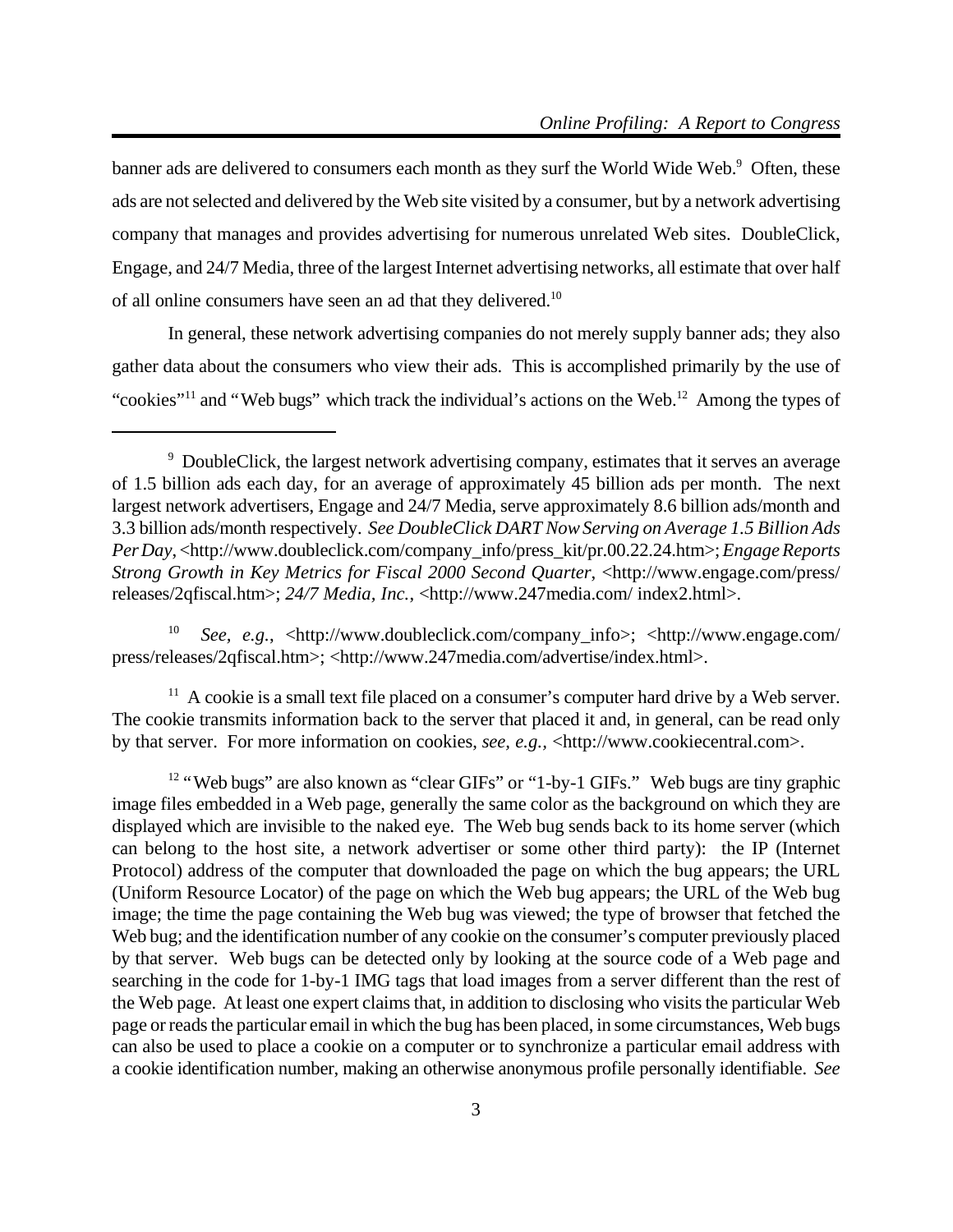information that can be collected by network advertisers are: information on the Web sites and pages within those sites visited by consumers; the time and duration of the visits; query terms entered into search engines; purchases; "click-through" responses to advertisements;<sup>13</sup> and the Web page a consumer came from before landing on the site monitored by the particular ad network (the referring page). All of this information is gathered even if the consumer never clicks on a single ad.

The information gathered by network advertisers is often, but not always, anonymous, *i.e.*, the profiles are frequently linked to the identification number of the advertising network's cookie on the consumer's computer rather than the name of a specific person. This data is generally referred to as non-personally identifiable information ("non-PII"). In some circumstances, however, the profiles derived from tracking consumers' activities on the Web are linked or merged with personally identifiable information ("PII").<sup>14</sup> This generally occurs in one of two ways when consumers identify themselves to a Web site on which the network advertiser places banner ads.<sup>15</sup> First, the Web site to whom personal information is provided may, in turn, provide that information to the network advertiser. Second, depending upon how the personal information is retrieved and processed by the

*generally* Comments of Richard M. Smith; *see also Big Browser is Watching You!*, CONSUMER REPORTS, May 2000, at 46; USA Today, *A new wrinkle in surfing the Net: Dot-coms' mighty dotsize bugs track your every move*, Mar. 21, 2000 (available at <http://www.usatoday.com/life/cyber/tech/cth582.htm>).

 $13$  When a consumer requests additional information about a product or service by clicking on a banner ad, she has "clicked through" the advertisement.

 $14$  Personally identifiable data is data that can be linked to specific individuals and includes, but is not limited to such information as name, postal address, phone number, e-mail address, social security number, and driver's license number.

<sup>&</sup>lt;sup>15</sup> A previously anonymous profile can also be linked to personally identifiable information in other ways. For example, a network advertising company could operate its own Web site at which consumers are asked to provide personal information. When consumers do so, their personal information could be linked to the identification number of the cookie placed on their computer by that company, thereby making all of the data collected through that cookie personally identifiable.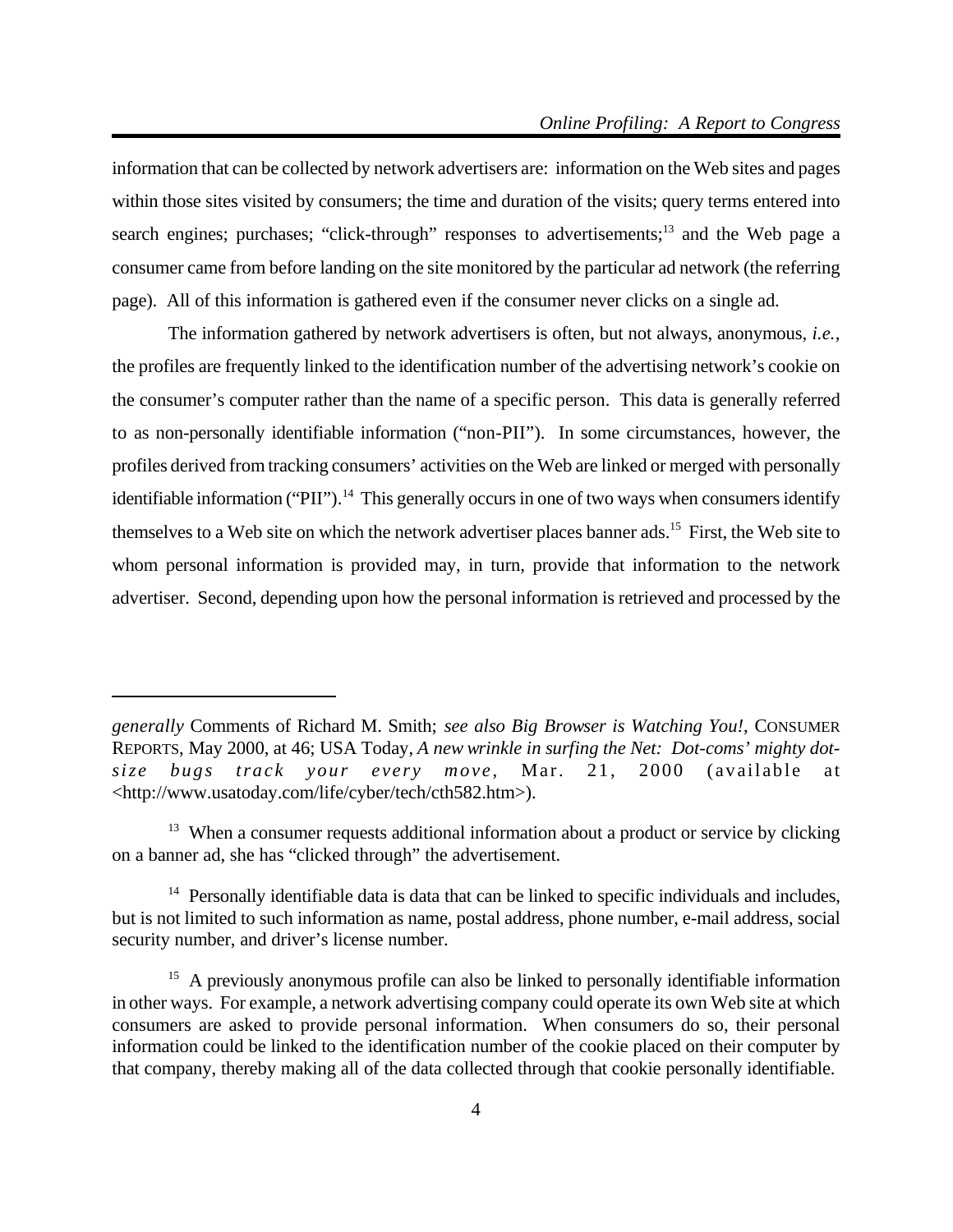Web site, the personally identifying information may be incorporated into a URL string<sup>16</sup> that is automatically transmitted to the network advertiser through its cookie.<sup>17</sup>

Once collected, consumer data can be analyzed and combined with demographic and "psychographic"<sup>18</sup> data from third-party sources, data on the consumer's offline purchases, or information collected directly from consumers through surveys and registration forms. This enhanced data allows the advertising networks to make a variety of inferences about each consumer's interests and preferences. The result is a detailed profile that attempts to predict the individual consumer's tastes, needs, and purchasing habits and enables the advertising companies' computers to make splitsecond decisions about how to deliver ads directly targeted to the consumer's specific interests.

The profiles created by the advertising networks can be extremely detailed. A cookie placed by a network advertising company can track a consumer on any Web site served by that company, thereby allowing data collection across disparate and unrelated sites on the Web. Also, because the cookies used by ad networks are generally persistent, their tracking occurs over an extended period of time, resuming each time the individual logs on to the Internet. When this "clickstream" information is combined with third-party data, these profiles can include hundreds of distinct data

<sup>&</sup>lt;sup>16</sup> "URL" stands for Uniform Resource Locator.

 $17$  This kind of data transmission occurs when Web sites use the "GET" (as opposed to "POST") method of processing data. *See, e.g.*, Janlori Goldman, Zoe Hudson, and Richard M. Smith, California HealthCare Foundation, *Privacy: Report on the Privacy Policies and Practices of Health Web Sites* (Jan. 2000). It is not presently clear how personally identifiable information sent to network advertisers in a URL string as the result of "GET" technology is recognized, stored, or utilized.

<sup>&</sup>lt;sup>18</sup> Psychographic data links objective demographic characteristics like age and gender with more abstract characteristics related to ideas, opinions and interests. Data mining specialists analyze demographic, media, survey, purchasing and psychographic data to determine the exact groups that are most likely to buy specific products and services. *See* Comments of the Center for Democracy and Technology (CDT) at 5 n.5. Psychographic profiling is also referred to in the industry as "behavioral profiling."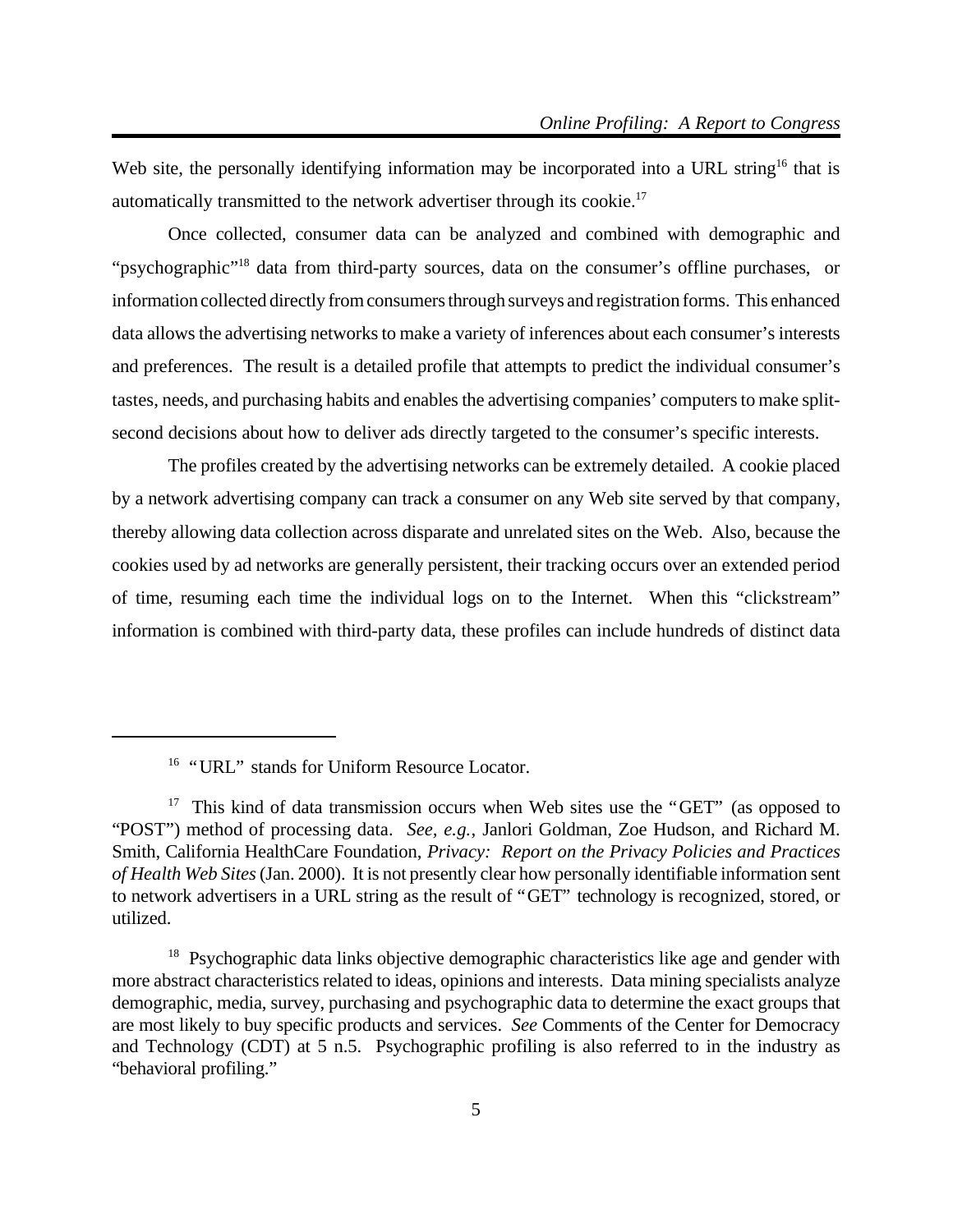fields.<sup>19</sup>

Although network advertisers and their profiling activities are nearly ubiquitous,  $20$  they are most often invisible to consumers. All that consumers see are the Web sites they visit; banner ads appear as a seamless, integral part of the Web page on which they appear and cookies are placed without any notice to consumers.<sup>21</sup> Unless the Web sites visited by consumers provide notice of the ad network's presence and data collection, consumers may be totally unaware that their activities online are being monitored.

#### **B. An Illustration of How Network Profiling Works**

*Online consumer Joe Smith goes to a Web site that sells sporting goods. He clicks on the page for golf bags. While there, he sees a banner ad, which he ignores as it does not interest him. The ad was placed by USAad Network. He then goes to a travel site and enters a search on "Hawaii." USAad Network also serves ads on this site, and Joe sees an ad for rental cars there. Joe then visits an online bookstore and browses through books about the world's best golf courses. USAad Network serves ads there, as well. A week later, Joe visits his favorite online news site, and notices an ad for golf vacation packages in Hawaii. Delighted, he clicks on the ad, which was served by the USAad Network. Later, Joe begins to wonder whether it was a coincidence that this particular ad appeared and, if not, how it happened.*

<sup>&</sup>lt;sup>19</sup> For example, the Web site for Engage states repeatedly that its profiles contain 800 "interest categories." *See, e.g.*, <http://www.engage.com/ press/releases/2qfiscal.htm>.

<sup>20</sup> DoubleClick has approximately 100 million consumer profiles,*see* Heather Green,*Privacy: Outrage on the Web*, BUSINESS WEEK, Feb 14, 2000, at 38; Engage has 52 million consumer profiles, *see* <http://www.engage.com/press/releases/2qfiscal.htm>; and 24/7 Media has 60 million profiles, *see* <http://www.247media.com/connect/adv\_pub.html>.

<sup>&</sup>lt;sup>21</sup> Most Internet browsers can be configured to notify users that a cookie is being sent to their computer and to give users the option of rejecting the cookie. The browsers' default setting, however, is to permit placement of cookies without any notification.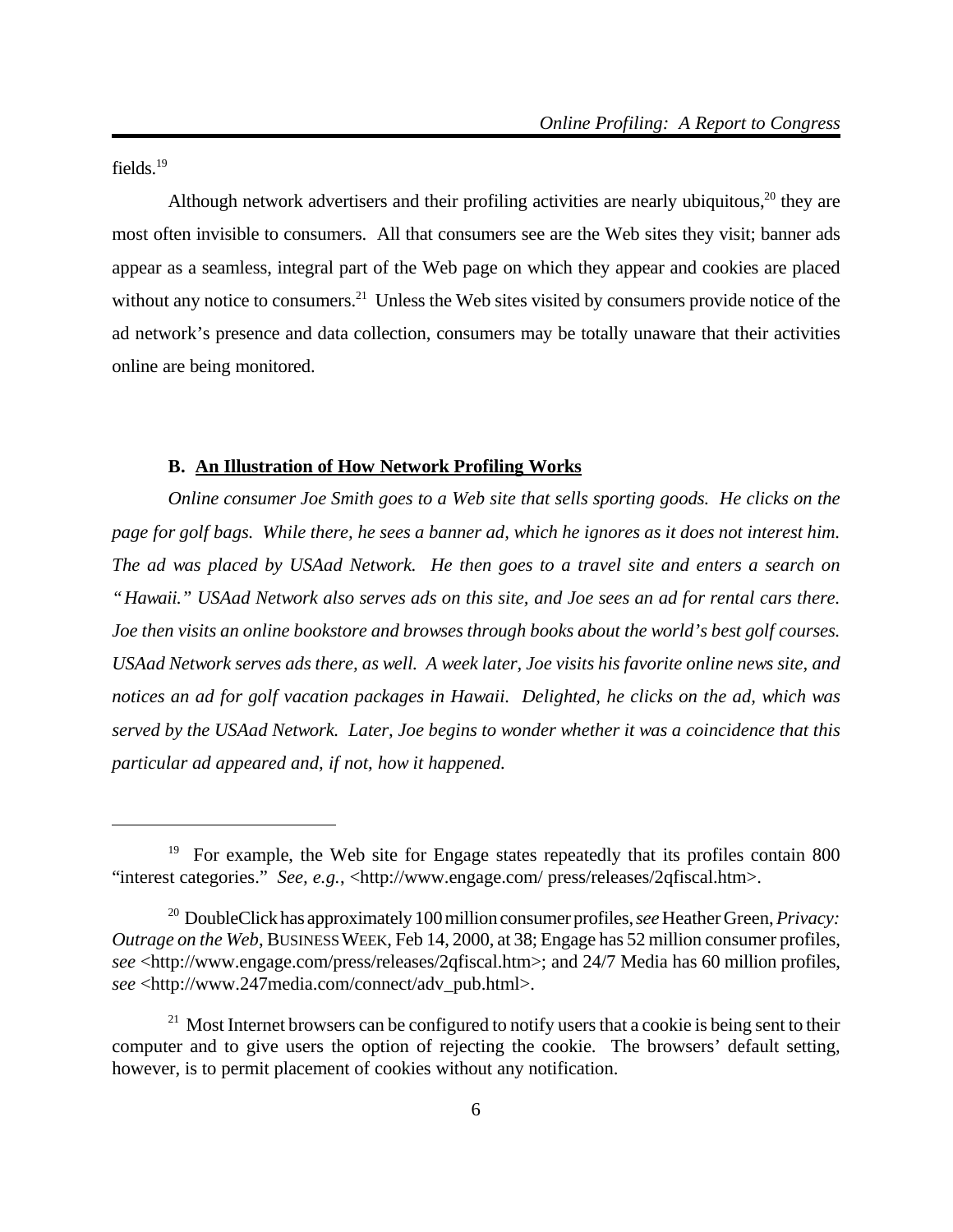At Joe's first stop on the Web, the sporting goods site, his browser will automatically send certain information to the site that the site needs in order to communicate with Joe's computer: his browser type<sup>22</sup> and operating system;<sup>23</sup> the language(s) accepted by the browser; and the computer's Internet address. The server hosting the sporting goods site answers by transmitting the  $HTTP<sup>24</sup>$ header and HTML<sup>25</sup> source code for the site's home page, which allows Joe's computer to display the page.

Embedded in the HTML code that Joe's browser receives from the sporting goods site is an invisible link to the USAad Network site which delivers ads in the banner space on the sporting goods Web site. Joe's browser is automatically triggered to send an HTTP request to USAad which reveals the following information: his browser type and operating system; the language(s) accepted by the browser; the address of the referring Web page (in this case, the home page of the sporting goods site); and the identification number and information stored in any USAad cookies already on Joe's computer. Based on this information, USAad will place an ad in the pre-set banner space on the sporting goods site's home page. The ad will appear as an integral part of the page. If an USAad cookie is not already present on Joe's computer, USAad will place a cookie with a unique identifier on Joe's hard drive. Unless he has set his browser to notify him before accepting cookies, Joe has no way to know that a cookie is being placed on his computer.<sup>26</sup> When Joe clicks on the page for golf bags, the URL address of that page, which discloses its content, is also transmitted to USAad by its cookie.

<sup>25</sup> Hypertext Markup Language (the code/language in which most Web content is created).

 $22$  For example, Netscape's Navigator or Microsoft's Internet Explorer.

 $23$  For example, Windows.

 $24$  Hypertext Transfer Protocol (the protocol for communication between Web browsers and Web servers).

 $26$  Because many sites require users to accept cookies in order to view their content, or make multiple attempts to place cookies before displaying content, the notification process may unacceptably frustrate consumers' ability to surf the Web efficiently.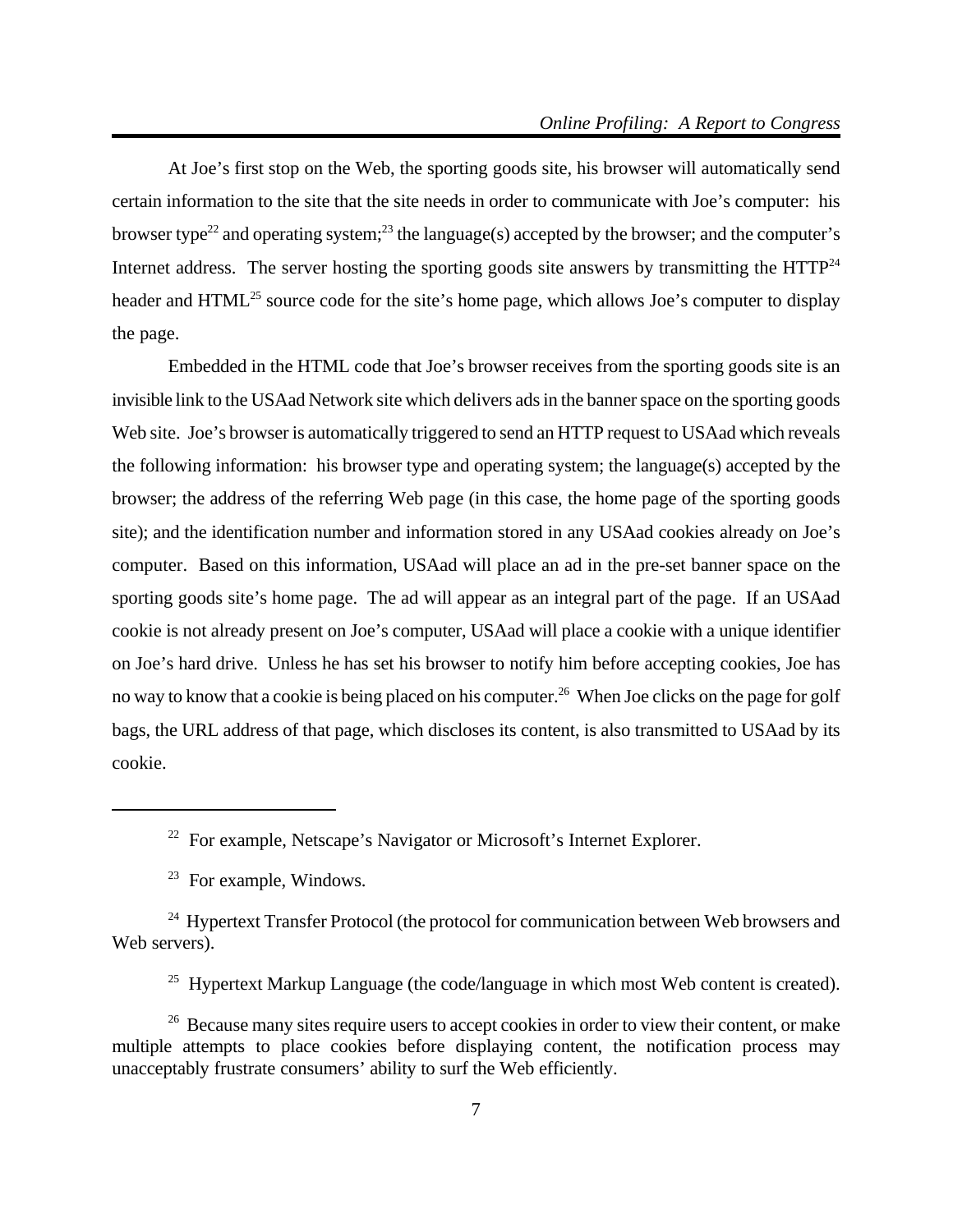When Joe leaves the sporting goods site and goes to the travel site, also serviced by USAad, a similar process occurs. The HTML source code for the travel site will contain an invisible link to USAad that requests delivery of an ad as part of the travel site's page. Because the request reveals that the referring site is travel related, USAad sends an advertisement for rental cars. USAad will also know the identification number of its cookie on Joe's machine. As Joe moves around the travel site, USAad checks his cookie and modifies the profile associated with it, adding elements based on Joe's activities. When Joe enters a search for "Hawaii," his search term is transmitted to USAad through the URL used by the travel site to locate the information Joe wants and the search term is associated with the other data collected by the cookie on Joe's machine. USAad will also record what advertisements it has shown Joe and whether he has clicked on them.

This process is repeated when Joe goes to the online bookstore. Because USAad serves banner ads on this site as well, it will recognize Joe by his cookie identification number. USAad can track what books Joe looks at, even though he does not buy anything. The fact that Joe browsed for books about golf courses around the world is added to his profile.

Based on Joe's activities, USAad infers that Joe is a golfer, that he is interested in traveling to Hawaii someday, and that he might be interested in a golf vacation. Thus, a week later, when Joe goes to his favorite online news site, also served by USAad, the cookie on his computer is recognized and he is presented with an ad for golf vacation packages in Hawaii. The ad grabs his attention and appeals to his interests, so he clicks on it.

#### **III. PROFILING BENEFITS AND PRIVACY CONCERNS**

#### **A. Benefits**

Cookies are used for many purposes other than profiling by third-party advertisers, many of which significantly benefit consumers. For example, Web sites often ask for user names and passwords when purchases are made or before certain kinds of content are provided. Cookies can store these names and passwords so that consumers do not need to sign in each time they visit the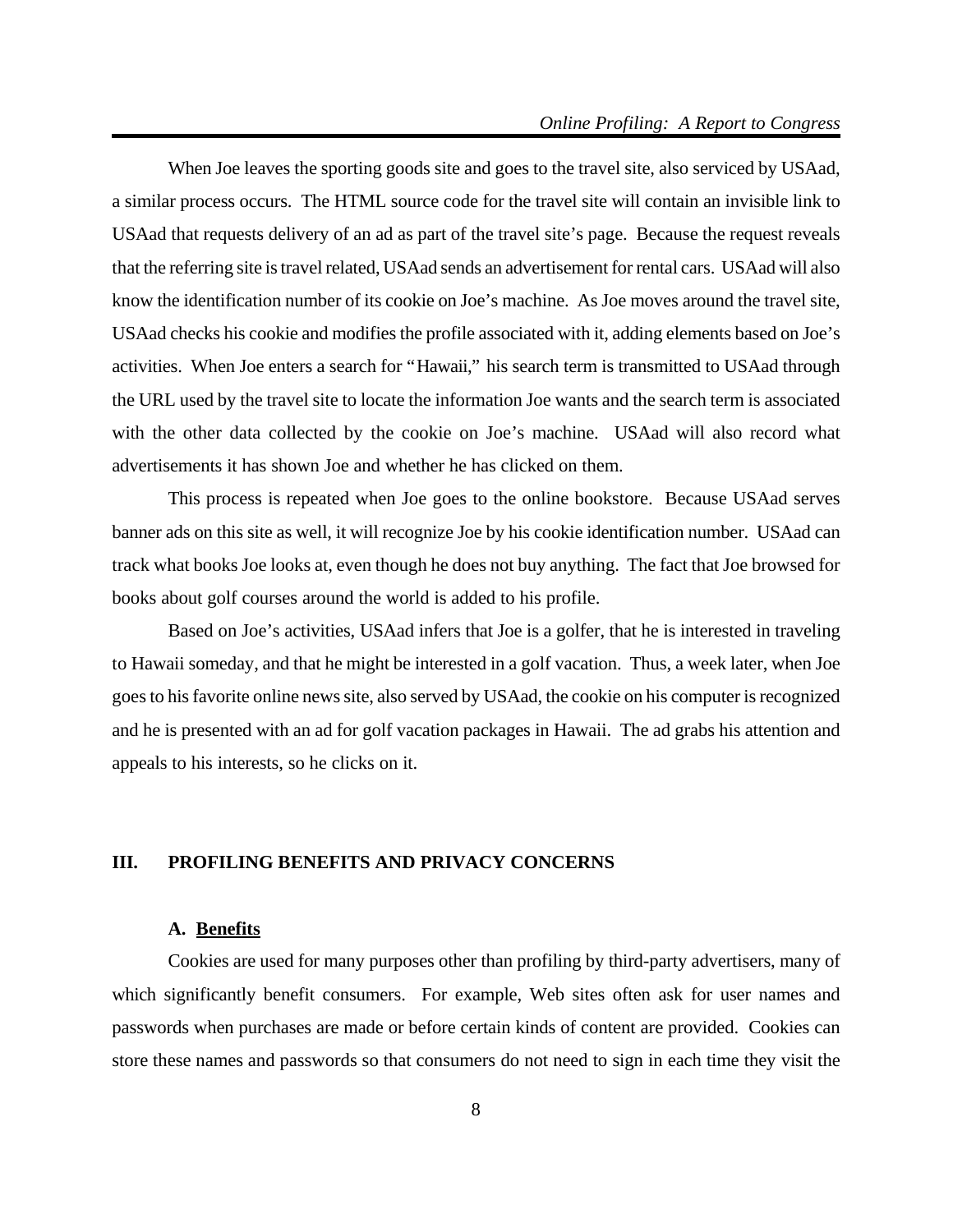site. In addition, many sites allow consumers to set items aside in an electronic shopping cart while they decide whether or not to purchase them; cookies allow a Web site to remember what is in a consumer's shopping cart from prior visits. Cookies also can be used by Web sites to offer personalized home pages or other customized content with local news and weather, favorite stock quotes, and other material of interest to individual consumers. Individual online merchants can use cookies to track consumers' purchases in order to offer recommendations about new products or sales that may be of interest to their established customers. Finally, by enabling businesses to monitor traffic on their Web sites, cookies allow businesses to constantly revise the design and layout of their sites to make them more interesting and efficient.<sup>27</sup>

Network advertisers' use of cookies and other technologies to create targeted marketing programs also benefits both consumers and businesses. As noted by commenters at the Public Workshop, targeted advertising allows customers to receive offers and information about goods and services in which they are actually interested.<sup>28</sup> Targeted advertising can also improve a consumer's Web experience simply by ensuring that she is not repeatedly bombarded by the same ads.<sup>29</sup> Businesses clearly benefit as well from the ability to target advertising because they avoid wasting advertising dollars marketing themselves to consumers who have no interest in their products.<sup>30</sup>

Additionally, a number of commenters stated that targeted advertising helps to subsidize free content on the Internet. By making advertising more effective, profiling allows Web sites to charge

 $27$  The privacy issues raised by these uses of cookies are beyond the scope of this report. Data reflecting the use of cookies are reported in the FTC's recent report *Privacy Online: Fair Information Practices in the Electronic Marketplace* (May 2000) [hereinafter "2000 Report"], available at <http://www.ftc.gov/ reports/privacy2000/privacy2000.pdf> The Commission's vote to issue the 2000 Report was 3-2, with Commissioner Swindle dissenting and Commissioner Leary concurring in part and dissenting in part.

<sup>28</sup> *See, e.g.*, Comments of the Magazine Publishers of America (MPA) at 1; Comments of the Direct Marketing Association (DMA) at 2; Comments of the Association of National Advertisers (ANA) at 2; Tr. 30, Smith; Tr. 120, Jaffe.

<sup>&</sup>lt;sup>29</sup> See, e.g., Comments of the Magazine Publishers of America (MPA) at 1.

<sup>&</sup>lt;sup>30</sup> See, e.g., Comments of the Association of National Advertisers (ANA) at 2.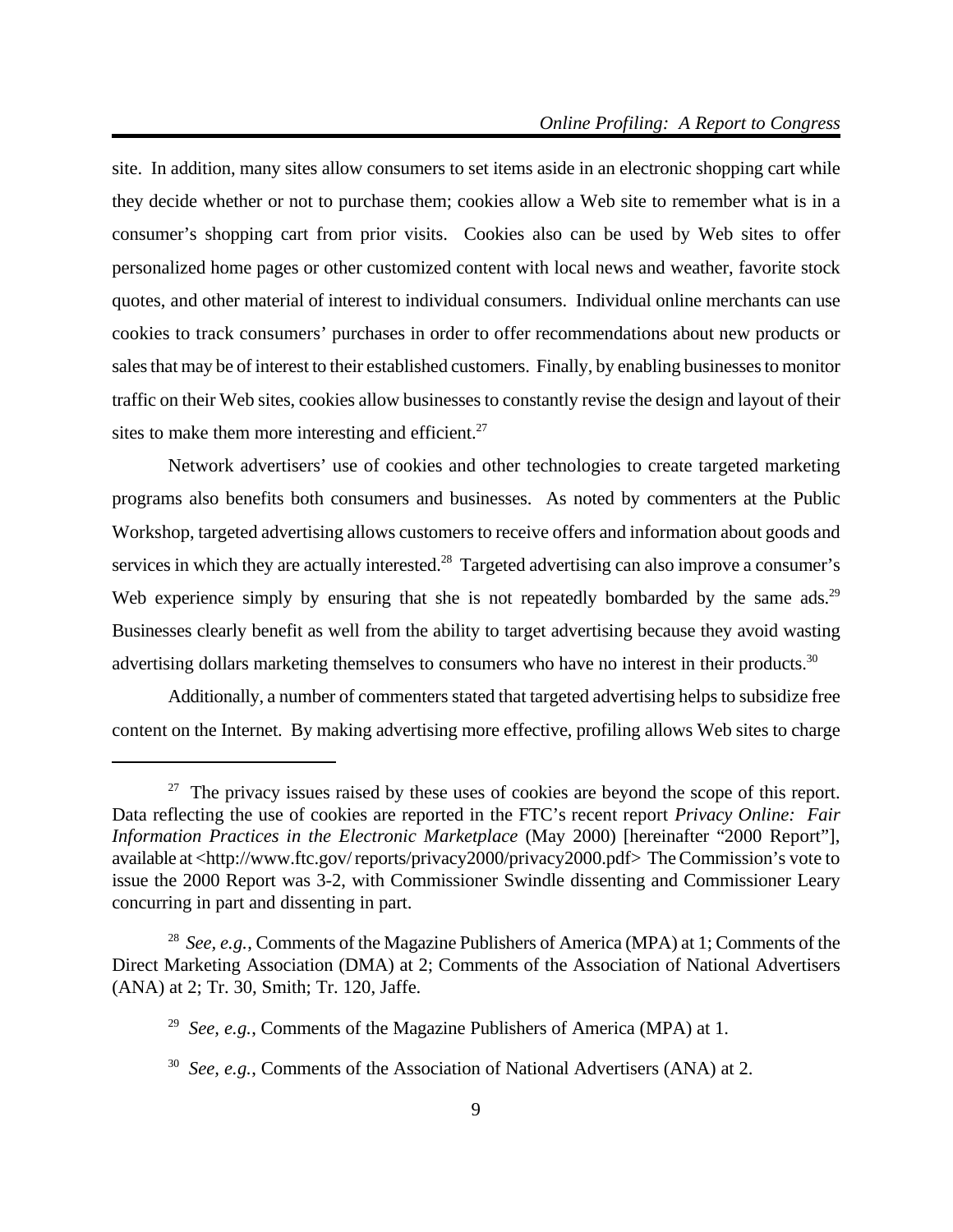more for advertising. This advertising revenue helps to subsidize their operations, making it possible to offer free content rather than charging fees for access. $31$ 

Finally, one commenter suggested that profiles can also be used to create new products and services. First, entrepreneurs could use consumer profiles to identify and assess the demand for particular products or services. Second, targeted advertising could help small companies to more effectively break into the market by advertising only to consumers who have an interest in their products or services.<sup>32</sup>

In sum, targeted advertising can provide numerous benefits to both business and consumers.

#### **B. Concerns**

Despite the benefits of targeted advertising, there is widespread concern about current profiling practices.<sup>33</sup> Many commenters at the Workshop objected to network advertisers' hidden monitoring of consumers and collection of extensive personal data without consumers' knowledge or consent; they also noted that network advertisers offer consumers few, if any, choices about the use and dissemination of their individual information obtained in this manner. As one of the commenters put it, current profiling practices "undermine[] individuals' expectations of privacy by fundamentally changing the Web experience from one where consumers can browse and seek out information anonymously, to one where an individual's every move is recorded." 34

The most consistent and significant concern expressed about profiling is that it is conducted

<sup>31</sup> *See, e.g.*, Comments of the Magazine Publishers of America (MPA) at 1; Comments of Solveig Singleton at 3-4; Tr. 20, Jaye; Tr. 124, Aronson.

<sup>&</sup>lt;sup>32</sup> See Comments of Solveig Singleton at 4-5.

<sup>&</sup>lt;sup>33</sup> Survey data is an important component in the Commission's evaluation of consumer concerns, as is actual consumer behavior. Nonetheless, the Commission recognizes that the interpretation of survey results is complex and must be undertaken with care.

<sup>&</sup>lt;sup>34</sup> See Comments of the Center for Democracy and Technology (CDT) at 3.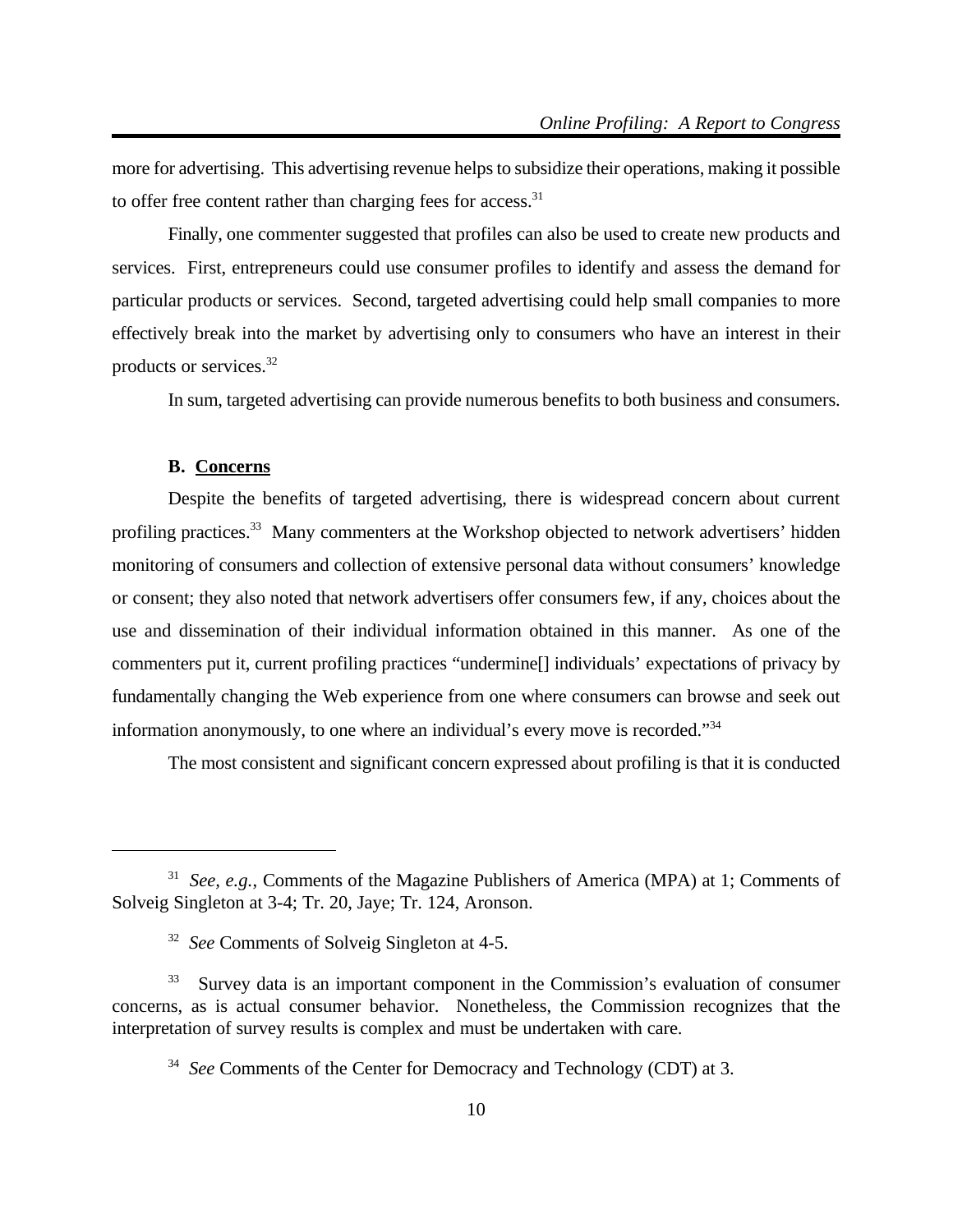without consumers' knowledge.<sup>35</sup> The presence and identity of a network advertiser on a particular site, the placement of a cookie on the consumer's computer, the tracking of the consumer's movements, and the targeting of ads are simply invisible in most cases. This is true because, as a practical matter, there are only two ways for consumers to find out about profiling at a particular site before it occurs.<sup>36</sup> The first is for Web sites that use the services of network advertisers to disclose that fact in their privacy policies. Unfortunately, this does not typically occur. As the Commission's recent privacy survey discovered, although 57% of a random sample of the busiest Web sites allowed third parties to place cookies, only 22% of those sites mentioned third-party cookies or data collection in their privacy policies; of the top 100 sites on the Web, 78% allowed third-party cookie placement, but only 51% of those sites disclosed that fact.<sup>37</sup> The second way for consumers to detect profiling is to configure their browsers to notify them before accepting cookies.<sup>38</sup> One recent survey indicates, however, that only 40% of computer users have even heard of cookies and, of those, only

<sup>35</sup> *See, e.g.*, Comments of the Center for Democracy and Technology (CDT) at 2, 16; Reply Comments of the Electronic Information Privacy Center (EPIC) at 1; Comments of TRUSTe at 2; Tr. 113, Mulligan.

<sup>&</sup>lt;sup>36</sup> It is possible for consumers to learn about profiling after the fact by examining the cookie files on their hard drive; the text of a cookie will disclose the server that placed the cookie. Consumers can also delete the cookie files stored on their computers. Deletion will not erase any information stored by a network advertising company, but it will prevent future Web activity from being associated with past activity through the identification number of the deleted cookie.

 $37$  For purposes of the FTC's survey, third parties were defined as any domain other than the one survey participants were currently visiting, but the majority of the third-party cookies were in fact from network advertising companies that engage in profiling. The full results of the FTC study, as well as a description of its methodology, were released in the Commission's 2000 Report.

 $38$  Even for consumers who are aware of cookies, it is often difficult to discern how to change a browser's settings in order to receive notification of cookies. For example, in Netscape Navigator, a user must click on the "Edit" menu and select "Preferences" from the dropdown menu; select "Advanced" under the listing of categories; and click on a check-off box to activate the notification feature. In Internet Explorer 5.0, the user must click on the "Tools" menu and select "Internet Options" from the dropdown menu; click on the tab for "Security" options; click on "Custom Level"; then scroll down to the choices for cookies and select "Prompt."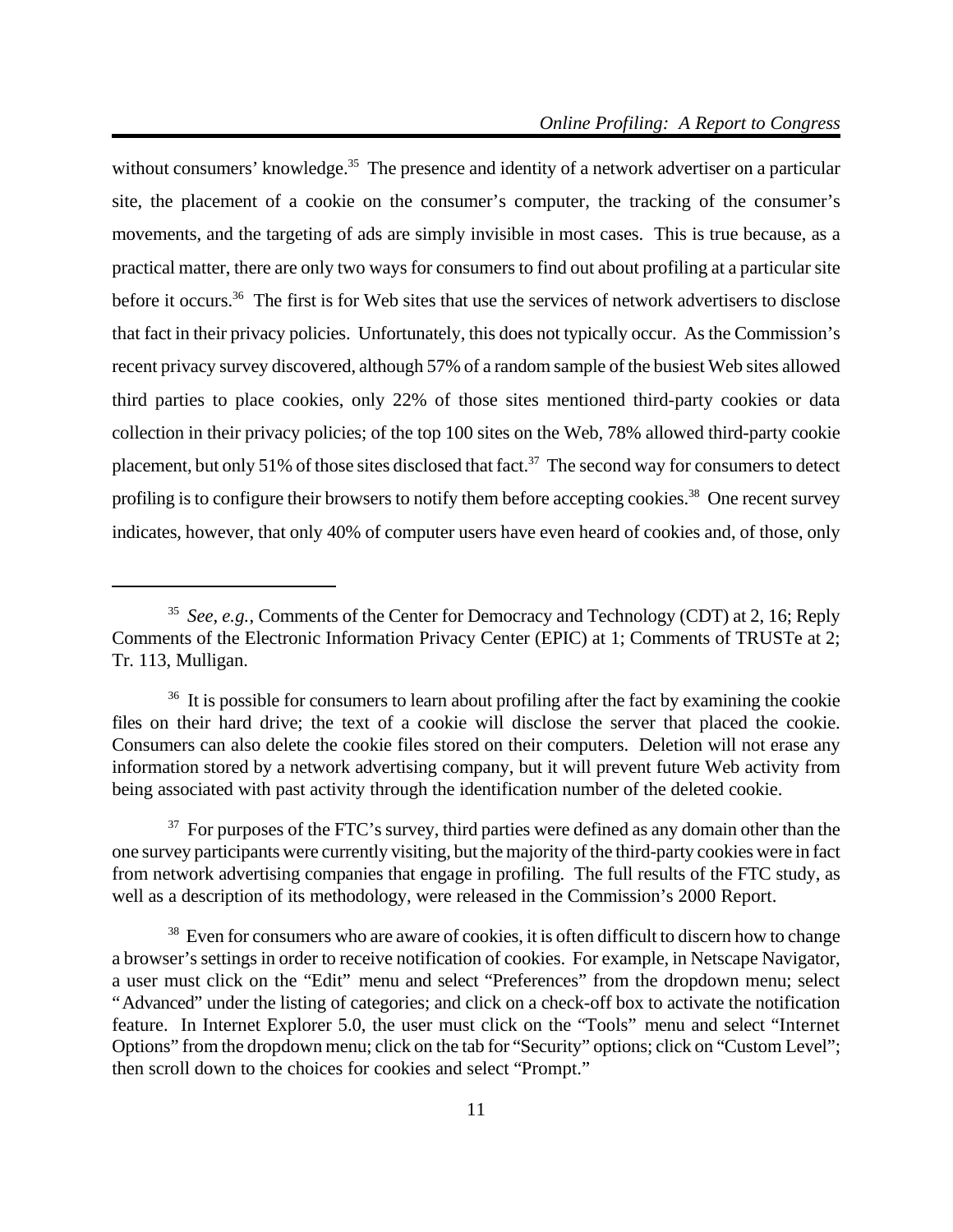75% have a basic understanding of what they are. $39$ 

The second most persistent concern expressed by commenters was the extensive and sustained scope of the monitoring that occurs. Unbeknownst to most consumers, advertising networks monitor individuals across a multitude of seemingly unrelated Web sites and over an indefinite period of time. The result is a profile far more comprehensive than any individual Web site could gather. Although much of the information that goes into a profile is fairly innocuous when viewed in isolation, the cumulation over time of vast numbers of seemingly minor details about an individual produces a portrait that is quite comprehensive and, to many, inherently intrusive.<sup>40</sup>

For many of those who expressed concerns about profiling, the privacy implications of profiling are not ameliorated in cases where the profile contains no personally identifiable information.<sup>41</sup> First, these commenters felt that the comprehensive nature of the profiles and the technology used to create them make it reasonably easy to associate previously anonymous profiles with particular individuals.<sup>42</sup> This means that anyone who obtains access to ostensibly anonymous data – either by purchasing the data or hacking into it – might be able to mine the data and link it to identifiable individuals. Second, commenters feared that companies could unilaterally change their operating procedures and begin associating personally identifiable information with non-personally

<sup>&</sup>lt;sup>39</sup> *See* BUSINESS WEEK ONLINE, BUSINESS WEEK/HARRIS POLL: A GROWING THREAT, *www.businessweek.com/2000/00\_12/b3673010.htm* (March 20, 2000) [hereinafter "Business Week/Harris Poll"].

<sup>40</sup> *See, e.g.*, Comments of the Center for Democracy and Technology (CDT) at 2; Reply Comments of Electronic Information Privacy Center (EPIC) at 1-2. One commenter also worried that the existence of detailed personal profiles may facilitate an increase in identity theft. *See* Rebuttal Comments of the Electronic Frontier Foundation (EFF) at 4.

<sup>&</sup>lt;sup>41</sup> See, e.g., Comments of the Center for Democracy and Technology (CDT) at 2-3; Tr. 112, Steele; Tr. 128, Smith.

<sup>&</sup>lt;sup>42</sup> See, e.g., Rebuttal Comments of the Electronic Frontier Foundation (EFF) at 2; Tr. 40-1, Catlett; Tr. 54, Smith; Tr. 62, Weitzner.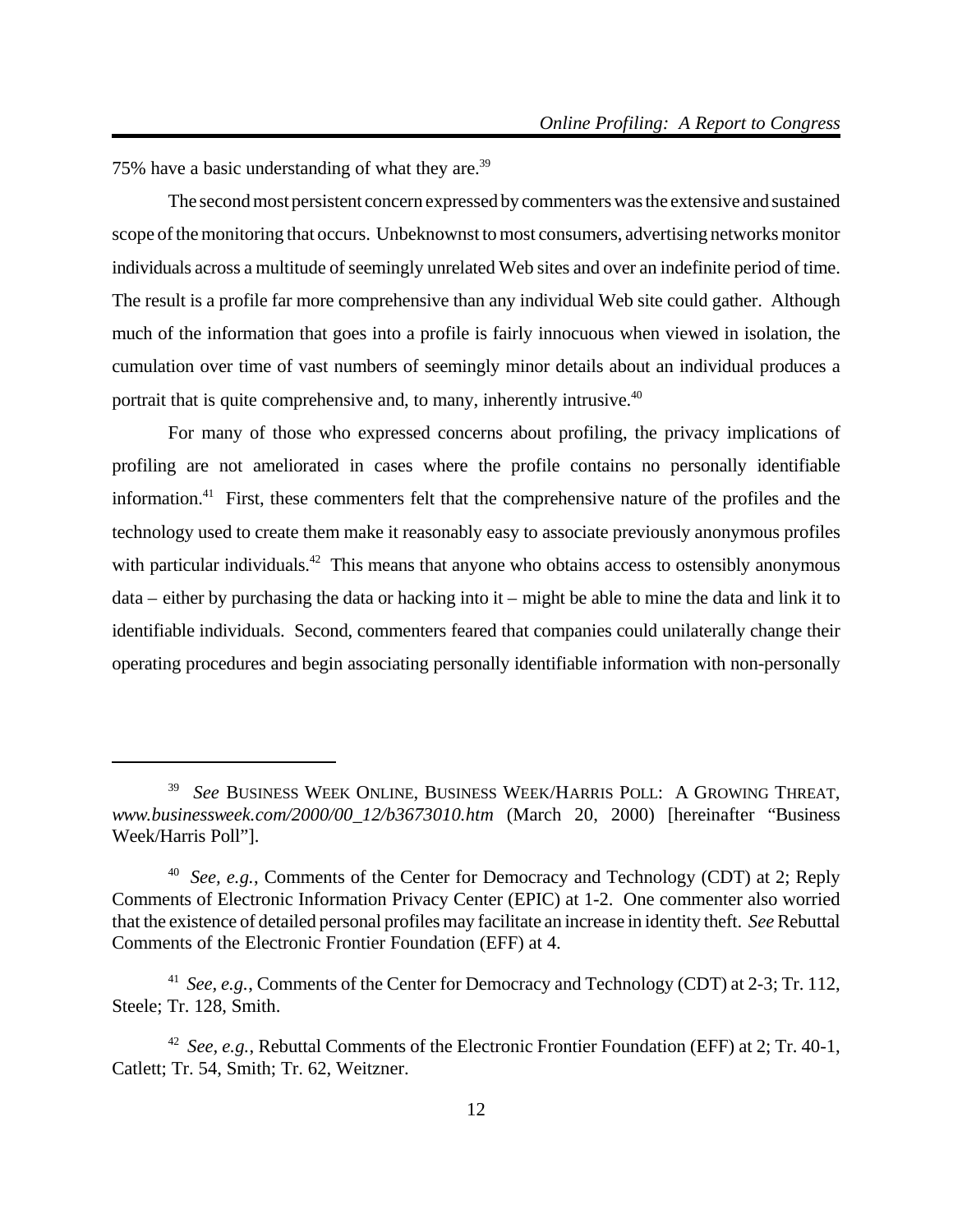identifiable data previously collected.<sup>43</sup> Third, commenters noted that, regardless of whether they contain personally identifiable information, profiles are used to make decisions about the information individuals see and the offers they receive. These commenters expressed concern that companies could use profiles to determine the prices and terms upon which goods and services, including important services like life insurance, are offered to individuals (for example, products might be offered at higher prices to consumers whose profiles indicate that they are wealthy, or insurance might be offered at higher prices to consumers whose profiles indicate possible health risks).<sup>44</sup> This practice, known as "weblining," raises many of the same concerns that "redlining" and "reverse redlining" do in offline financial markets.<sup>45</sup>

Another concern expressed by commenters is that, as consumers begin to learn more about companies' monitoring activities, fear of online monitoring will discourage valuable uses of the Internet that are fostered by its perceived anonymity. As one commenter noted:

The anonymity that the Internet affords individuals has made it an incredible resource for those seeking out information. Particularly where the information sought is on controversial topics such as sex, sexuality, or health issues such as HIV, depression, and abortion; [sic] the ability to access information without risking identification has

<sup>&</sup>lt;sup>43</sup> See Comments of the Center for Democracy and Technology (CDT) at 2-3; Christopher K. Ridder (Nov. 30, 1999) at 6 (listing examples of sites whose privacy policies explicitly reserve the right of the site to change privacy policies without notice to the consumer); Tr. 158, Mulligan.

<sup>&</sup>lt;sup>44</sup> See Comments of the Center for Democracy and Technology (CDT) at 3; Comments of the Electronic Frontier Foundation (EFF) Session II at 2; Rebuttal Comments of the Electronic Frontier Foundation (EFF) at 4; Tr. 81, Feena; Tr. 114, Hill; Tr. 146-7, Steele; *see also* John Simons, *The Coming Privacy Divide*, THE STANDARD, Feb. 21, 2000, <http://www. thestandard.com/article/display/1,1153,10880,00.html>.

<sup>&</sup>lt;sup>45</sup> See, e.g., Rebuttal Comments of the Electronic Frontier Foundation (EFF) at 4 (expressing concern about "electronic redlining"); Tr. 81, Feena (describing technology's potential use for "redlining" [sic]); Tr. 146-7, Steele (describing risk of "electronic redlining and price discrimination"); *see also* Marcia Stepanek, *Weblining: Companies are using your personal data to limit your choices – and force you to pay more for products*, BUSINESS WEEK ONLINE, Apr. 3, 2000, <http://www.businessweek.com/2000/00\_14/b3675027.htm>. "Redlining" and "reverse redlining" are, respectively, the practice of some financial institutions to not extend credit or to offer less favorable credit terms to prospecitve borrowers in predominantly minority areas.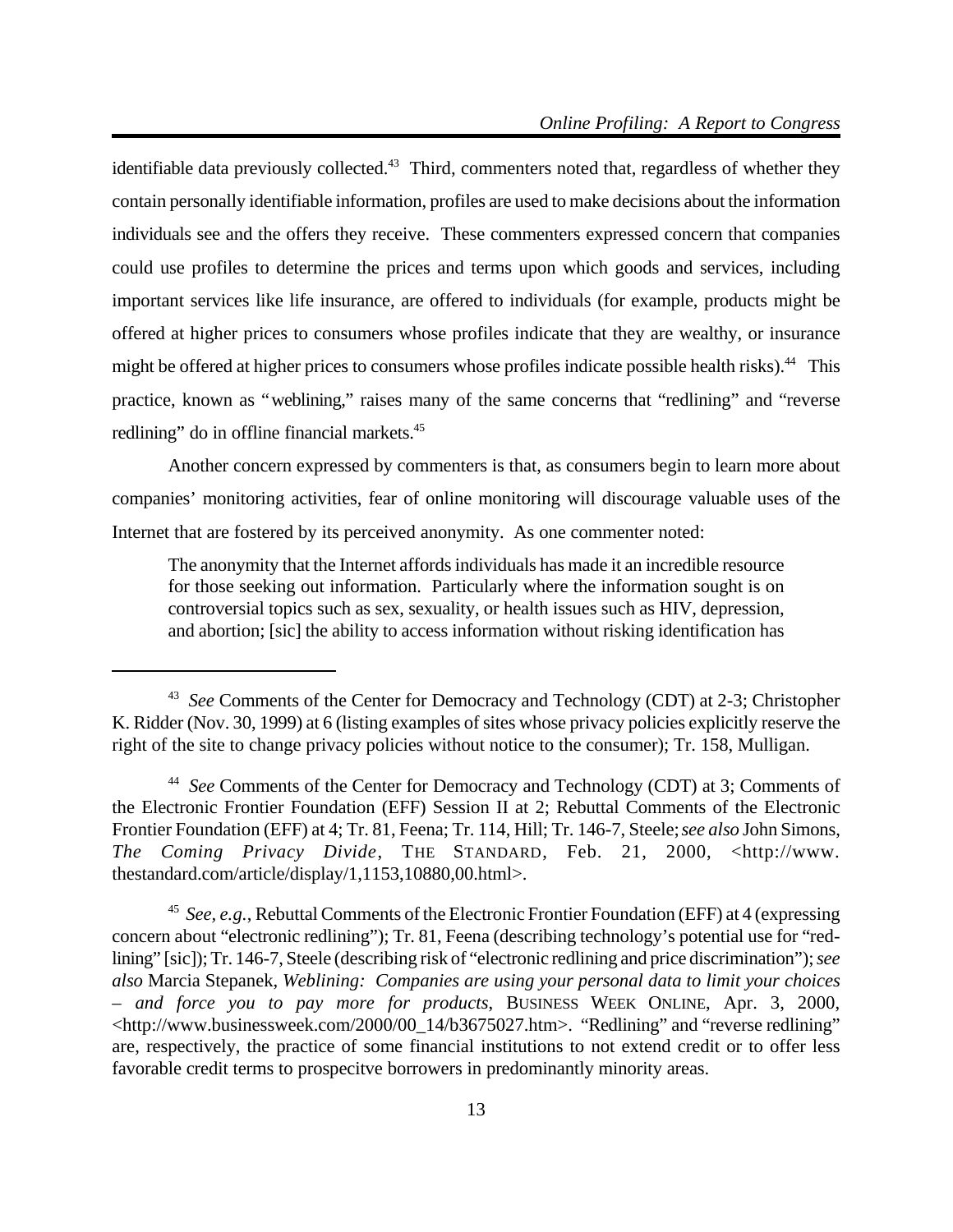been critical.<sup>46</sup>

Indeed, in support of this point, this commenter cites studies that it believes suggest that, in both the online and offline world, the perceived anonymity of computer research facilitates access to these kinds of sensitive information.<sup>47</sup> By chilling use of the Internet for such inquiries, several commenters asserted, profiling may ultimately prevent access to important kinds of information.<sup>48</sup>

 Finally, some commenters expressed the opinion that targeted advertising is inherently unfair and deceptive. They argued that targeted advertising is manipulative and preys on consumers' weaknesses to create consumer demand that otherwise would not exist, and that, as a result, targeted advertising undermines consumers' autonomy.<sup>49</sup>

Recent consumer surveys indicate that consumers are troubled by the monitoring of their online activities. First, as a general matter, surveys consistently show that Americans are worried about online privacy. Ninety-two percent say they are concerned about threats to their personal privacy when they use the Internet and seventy-two percent say they are very concerned.<sup>50</sup> Eighty percent of Americans believe that consumers have lost all control over how personal information is collected and used by companies.<sup>51</sup>

In particular, surveys show that consumers are not comfortable with profiling. A *Business*

<sup>46</sup> Comments of the Center for Democracy and Technology (CDT) at 19; *see also* Rebuttal Comments of the Electronic Frontier Foundation (EFF) at 4-5; Reply Comments of the Electronic Information Privacy Center (EPIC) at 2.

<sup>&</sup>lt;sup>47</sup> See Comments of the Center for Democracy and Technology (CDT) at 19.

<sup>48</sup> *See* Comments of the Center for Democracy and Technology (CDT) at 19; Rebuttal Comments of the Electronic Frontier Foundation (EFF) at 4-5; Reply Comments of the Electronic Information Privacy Center (EPIC) at 2.

<sup>49</sup> *See, e.g.*, Comments of Robert Ellis Smith; Tr. 56-7, Catlett; Tr. 122, 148, Chester; Tr. 129-30, Smith.

<sup>50</sup> *See* LOUISHARRIS&ASSOC.,IBMMULTI-NATIONALCONSUMER PRIVACY SURVEY (1999) [hereinafter "IBM Privacy Survey"], at 81.

<sup>51</sup> *See* IBM Privacy Survey, at 76.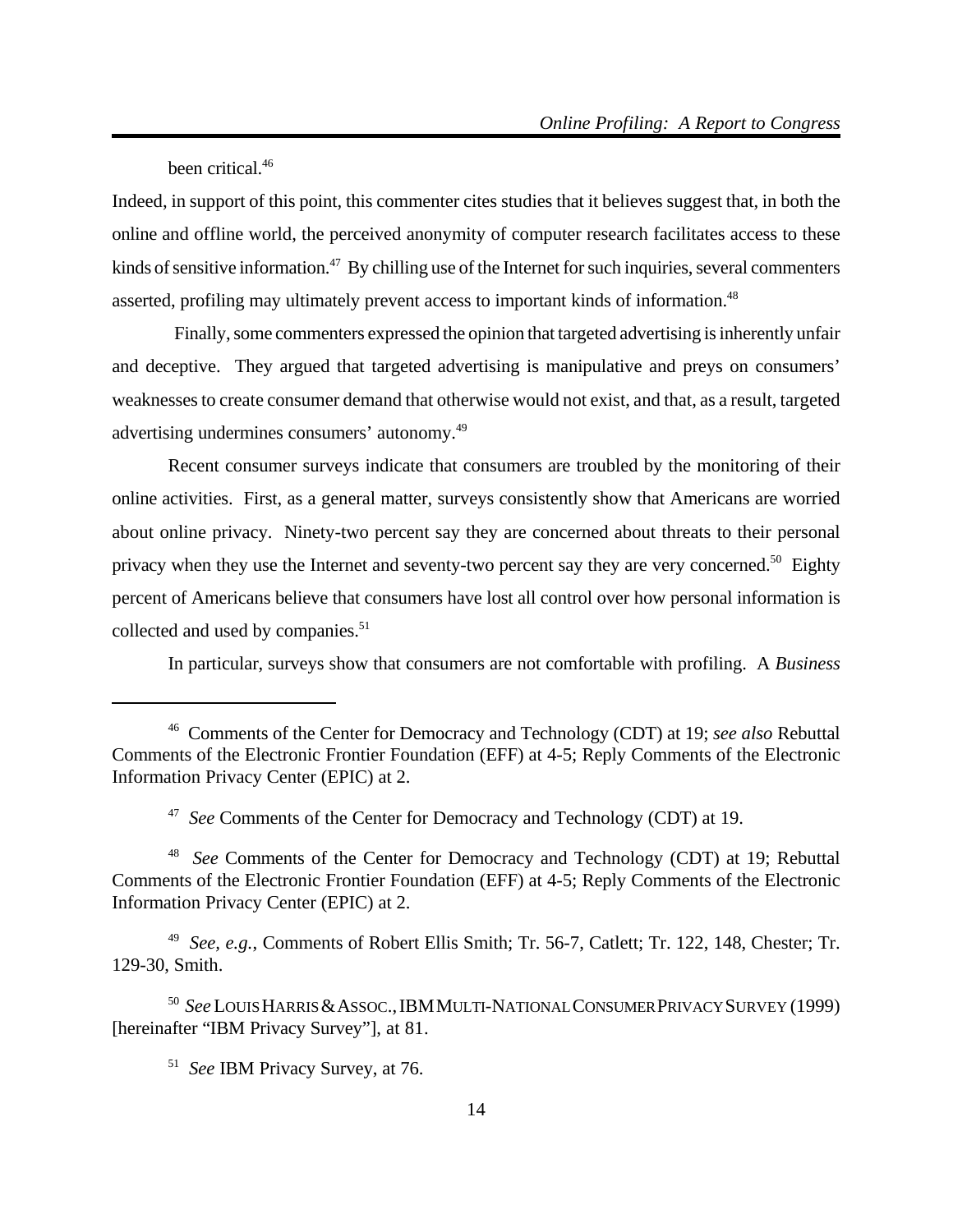*Week* survey conducted in March of this year found that 89% of consumers are not comfortable having their browsing habits and shopping patterns merged into a profile that is linked to their real name and identity.<sup>52</sup> If that profile also includes additional personal information such as income, driver's license, credit data and medical status, 95% of consumers express discomfort.<sup>53</sup> Consistent with the comments received in connection with the Public Workshop, consumers are also opposed to profiling even when data are not personally identifiable: sixty-three percent of consumers say they are not comfortable having their online movements tracked even if the data is not linked to their name or real-world identity.<sup>54</sup> An overwhelming 91% of consumers say that they are not comfortable with Web sites sharing information so that they can be tracked across multiple Web sites.<sup>55</sup>

Many consumers indicate that their concerns about the collection of personal information for online profiling would be diminished if they were given clear notice of what data would be collected about them and what it would be used for, and were given a choice to opt-out of data collection or of particular uses of their personal data. A recent survey by Privacy & American Business explained to Internet users that, in order to offer consumers personalized advertising, companies would need information about the consumer.<sup>56</sup> Internet users were then asked about their willingness to provide that information by: (1) describing their interests; (2) allowing the use of information on their Web site visits; (3) allowing the use of information on their Internet purchases; (4) allowing the use of information on their offline purchases; and (5) allowing the combination of online and offline purchasing information. When told that the company providing tailored ads would spell out how they would use the consumer's information and the consumer would be given a chance to opt-out of any

- <sup>52</sup> Business Week/Harris Poll.
- <sup>53</sup> Business Week/Harris Poll.
- <sup>54</sup> Business Week/Harris Poll.
- <sup>55</sup> Business Week/Harris Poll.

56 *See* ALAN F. WESTIN, PRIVACY AND AMERICAN BUSINESS, PERSONALIZED MARKETING ANDPRIVACY ON THEINTERNET: WHATCONSUMERS WANT (1999) [hereinafter "Westin/PAB 1999"] at 8-9.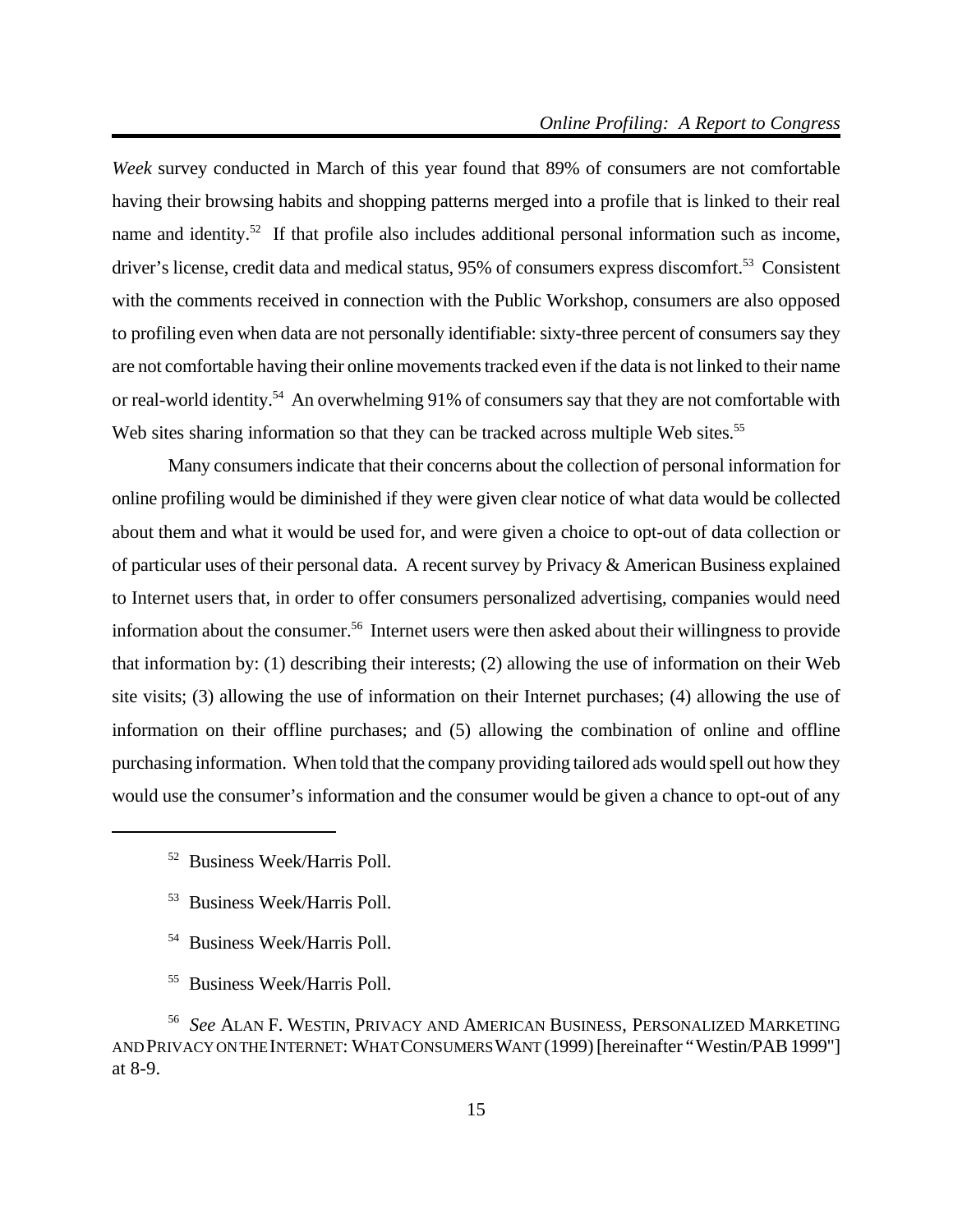uses that he did not approve, a majority of consumers indicated willingness to provide personal information. With notice and choice, 68% were willing to describe their interests; 58% were willing to allow site visit data to be used; 51% were willing to allow use of online purchasing information; 53% were willing to allow use of offline purchasing data; and 52% were willing to allow the use of combined online and offline purchasing information.<sup>57</sup>

Although this survey indicates that, with appropriate notice and choice, many consumers would be willing to allow companies to use their personal information in order to deliver advertising targeted to the consumer's individual needs and interests, the statistics also demonstrate that many consumers are not willing to allow this kind of profiling regardless of whether notice and choice are given. A substantial minority of Internet users – between 32% and 49% – indicated that they would not be willing to participate in personalization programs even if they were told what would be done with their information and were given the choice to opt-out of uses that they did not approve.<sup>58</sup>

Internet users are also overwhelmingly opposed to the wholesale dissemination of their personal information. Ninety-two percent say that they are not comfortable with Web sites sharing their personal information with other organizations and 93% are uncomfortable with their information being sold.<sup>59</sup> Eighty-eight percent of consumers say they would like a Web site to ask their permission every time it wants to share their personal information with others.<sup>60</sup>

Ultimately, consumers' privacy concerns are businesses' concerns; the electronic marketplace will not reach its full potential unless consumers become more comfortable browsing and purchasing online. That comfort is unlikely to come unless consumers are confident (1) that they are notified at

- <sup>59</sup> Business Week/Harris Poll.
- <sup>60</sup> Business Week/Harris Poll.

<sup>57</sup> Westin/PAB 1999 at 8-9.

<sup>58</sup> Westin/PAB 1999 at 11. Consumers also want access to and control over their personal information. Eighty-three percent of Internet users say that it is important that companies engaged in tailored advertising programs allow participants to see their individual profiles and remove items that they do not want included; seventy percent felt that this was absolutely vital or very important. *Id*.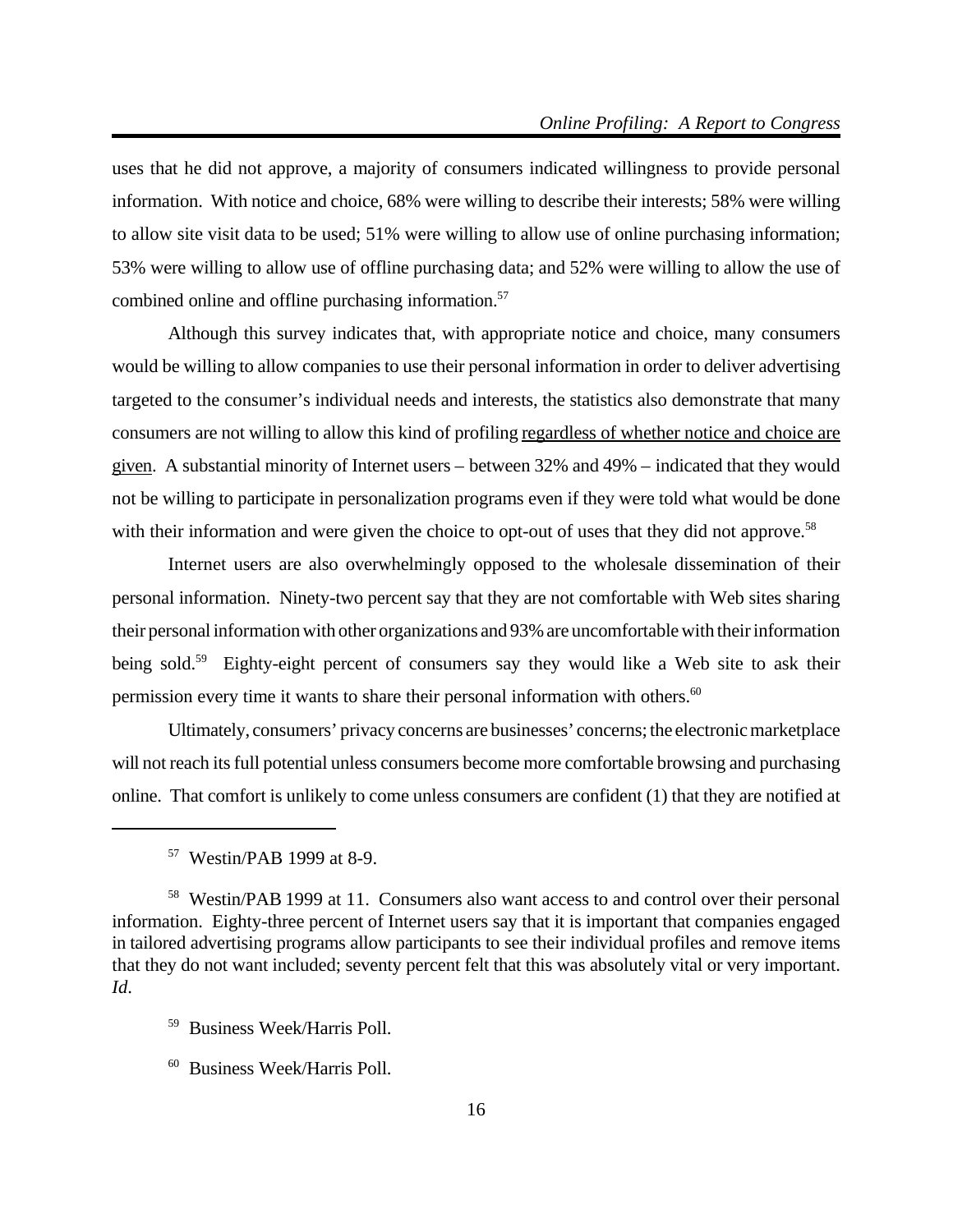the time and place information is collected who is collecting information about them, what information is being collected, and how it will be used and (2) that they can choose whether their personal information is gathered, how it is used, and to whom it is disseminated.<sup>61</sup>

# **IV. THE FTC'S ROLE IN ADDRESSING ONLINE PRIVACY ISSUES AND SELF-REGULATION**

#### **A. Legal Authority**

The FTC's mission is to promote the efficient functioning of the marketplace by protecting consumers from unfair or deceptive acts or practices and to increase consumer choice by promoting vigorous competition. The Commission's primary legislative mandate is to enforce the Federal Trade Commission Act ("FTCA"), which prohibits unfair methods of competition and unfair or deceptive acts or practices in or affecting commerce. $62$  With the exception of certain industries and activities, the FTCA provides the Commission with broad investigative and law enforcement authority over entities engaged in or whose business affects commerce.<sup>63</sup> Commerce on the Internet falls within the

62 *See* 15 U.S.C. § 45(a).

 $63$  The Commission also has responsibility under 45 additional statutes governing specific industries and practices. These include, for example, the Truth in Lending Act, 15 U.S.C. §§ 1601 *et seq*., which mandates disclosures of credit terms, and the Fair Credit Billing Act, 15 U.S.C. §§ 1666 *et seq.*, which provides for the correction of billing errors on credit accounts. The Commission also enforces over 30 rules governing specific industries and practices, *e.g.,* the Used Car Rule, 16 C.F.R. Part 455, which requires used car dealers to disclose warranty terms via a window sticker; the Franchise Rule, 16 C.F.R. Part 436, which requires the provision of information to prospective franchisees; the Telemarketing Sales Rule, 16 C.F.R. Part 310, which defines and prohibits deceptive telemarketing practices and other abusive telemarketing practices; and the Children's Online Privacy Protection Rule, 16 C.F.R. Part 312.

In addition, on May 12, 2000, the Commission issued a final rule implementing the privacy provisions of the Gramm-Leach-Bliley Act, 15 U.S.C. §§ 6801 *et seq.* The rule requires a wide range of financial institutions to provide notice to their customers about their privacy policies and practices.

 $61$  There may be complicated issues regarding the consequences of choice, such as the extent to which consumers may exchange use of their data for benefits.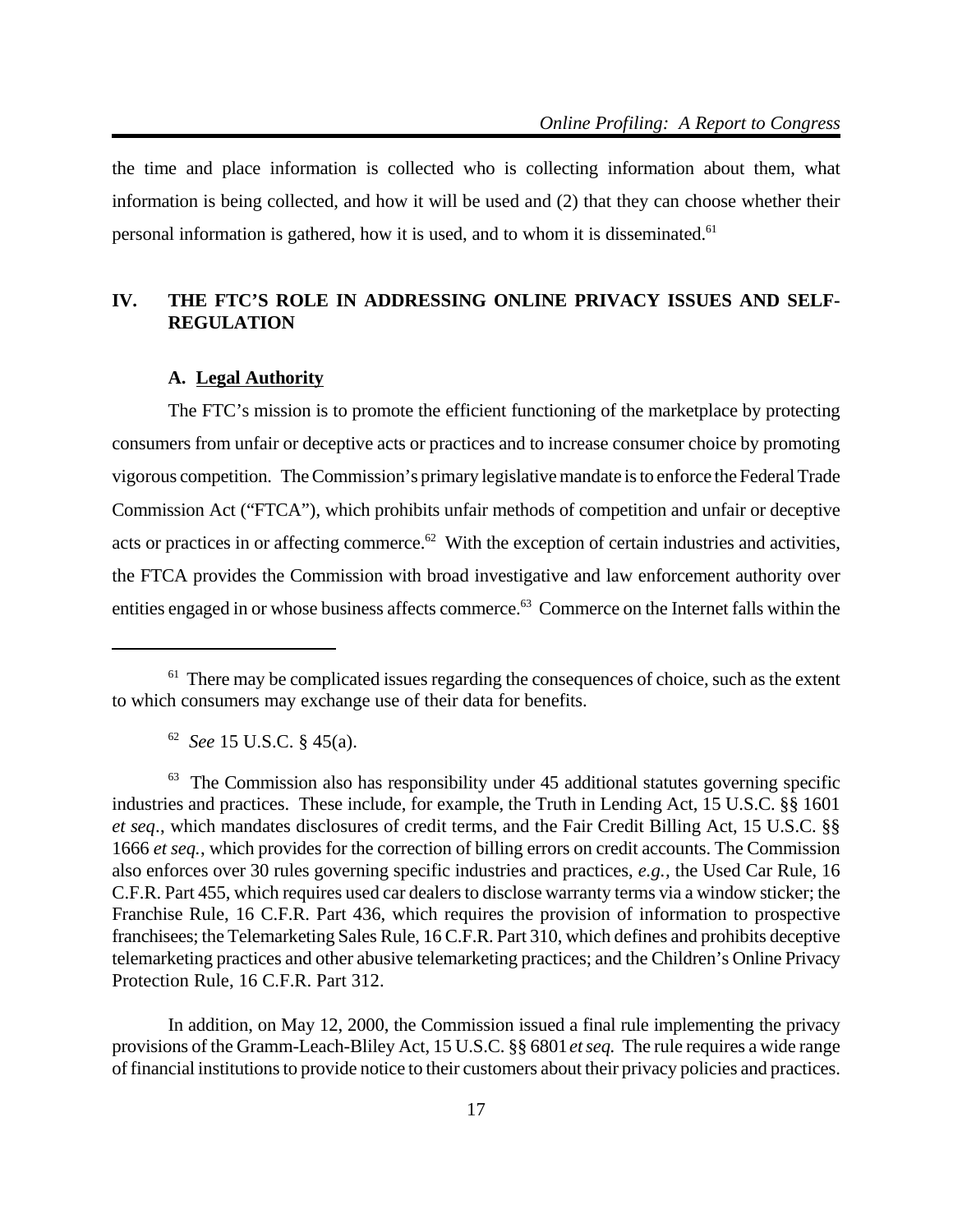scope of this statutory mandate.

#### **B. Online Privacy**

As noted in Section III.B., the online collection and use of consumers' information, including the tracking of individual browsing habits, raise significant concerns for many consumers. These concerns are not new; since 1997, surveys have consistently demonstrated consumer unease with data collection practices in the online marketplace.<sup>64</sup> The Commission has responded to these concerns with a series of workshops and reports focusing on a variety of privacy issues, including the collection of personal information from children, self-regulatory efforts and technological developments to enhance consumer privacy, consumer and business education efforts, and the role of government in protecting online privacy.<sup>65</sup> The Commission's longstanding goal has been to understand this new

 The Commission does not, however, have criminal law enforcement authority. Further, under the FTCA, certain entities, such as banks, savings and loan associations, and common carriers, as well as the business of insurance, are wholly or partially exempt from Commission jurisdiction. *See* Section 5(a)(2) and (6)a of the FTC Act, 15 U.S.C. § 45(a)(2) and 46(a). *See also* The McCarran-Ferguson Act, 15 U.S.C. § 1012(b).

64 *See* 1998 Report at 3.

<sup>65</sup> The Commission held its first public workshop on online privacy in April 1995. In a series of hearings held in October and November 1995, the Commission examined the implications of globalization and technological innovation for competition issues and consumer protection issues, including privacy concerns. At a public workshop held in June 1996, the Commission examined Web site practices in the collection, use, and transfer of consumers' personal information; self-regulatory efforts and technological developments to enhance consumer privacy; consumer and business education efforts; the role of government in protecting online information privacy; and special issues raised by the online collection and use of information from and about children. The Commission held a second workshop in June 1997 to explore issues raised by individual reference services, as well as

The rule also describes the conditions under which those financial institutions may disclose personal financial information about consumers to nonaffiliated third parties, and provides a method by which consumers can prevent financial institutions from sharing their personal financial information with nonaffiliated third parties by opting out of that disclosure, subject to certain exceptions. The rule is available on the Commission's Web site at <http://www.ftc.gov/ os/2000/05/index.htm#12. *See Privacy of Consumer Financial Information*, to be codified at 16 C.F.R. pt. 313.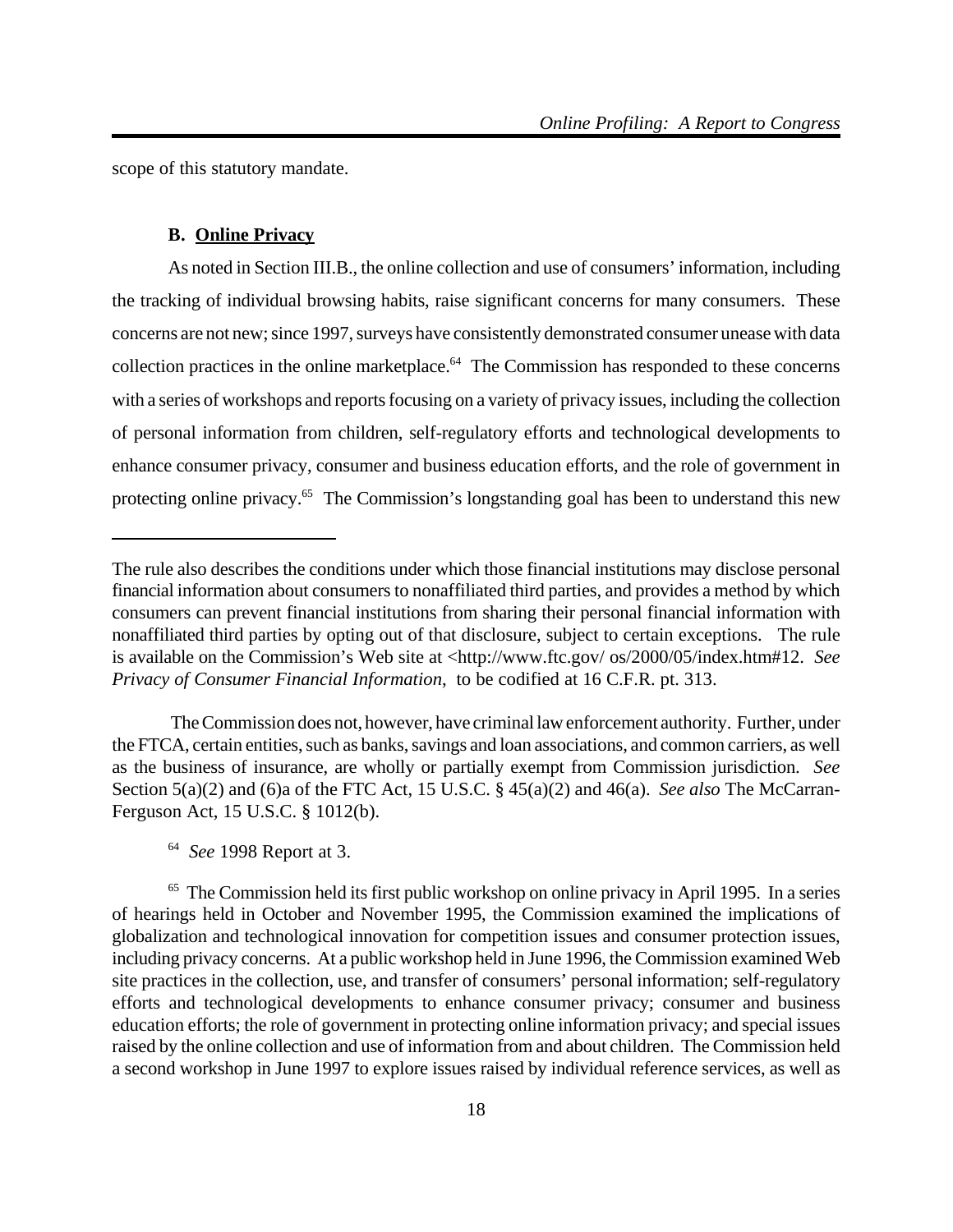marketplace and its information practices and to assess its cost and beneficial effects. It has also used its law enforcement authority to challenge Web sites with deceptive privacy policy statements.<sup>66</sup>

In its 1998 report, *Privacy Online: A Report to Congress*, the Commission summarized widely-accepted principles regarding the collection, use, and dissemination of personal information.<sup>67</sup> These fair information practice principles, which predate the online medium, have been recognized and developed by government agencies in the United States, Canada, and Europe since 1973, when the United States Department of Health, Education, and Welfare released its seminal report on privacy protections in the age of data collection, *Records, Computers, and the Rights of Citizens*. 68

66 *See ReverseAuction.com, Inc.*, Civil Action No. 000032 (D.D.C.) (Final Order, January 10, 2000) (available at <http://www.ftc.gov/ opa/2000/01/reverse4.htm>); *Liberty Financial Cos.*, Docket No.C-3891 (Final Order, Aug. 12, 1999) (available at <http://www.ftc.gov/opa/1999/9905/ younginvestor.htm>); *GeoCities*, Docket No. C-3849 (Final Order, Feb. 5, 1999) (available at <http://www.ftc.gov/os/1999/9902/9823015d%26o.htm>).

<sup>67</sup> 1998 Report at 7-14. *See also* 1996 Staff Report at 8-12, available at <http://www.ftc.gov/ reports/privacy/privacy1.htm> (summarizing participants' testimony on fair information practices).

<sup>68</sup> 1998 Report at 7-11. In addition to the HEW Report, the major reports setting forth the core fair information practice principles are: The U.S. Privacy Protection Study Commission, *Personal Privacy in an Information Society* (1977); Organization for Economic Cooperation and Development, *OECD Guidelines on the Protection of Privacy and Transborder Flows of Personal Data* (1980); U.S. Information Infrastructure Task Force, Information Policy Committee, Privacy Working Group, Privacy and the National Information Infrastructure: *Principles for Providing and Using Personal Information* (1995); U.S. Dept. of Commerce, *Privacy and the NII: Safeguarding Telecommunications-Related Personal Information* (1995); *The European Union Directive on the*

issues relating to unsolicited commercial e-mail, online privacy generally, and children's online privacy.

These efforts have served as a foundation for dialogue among members of the information industry and online business community, government representatives, privacy and consumer advocates, and experts in interactive technology. Further, the Commission and its staff have issued reports describing various privacy concerns in the electronic marketplace. *See, e.g.*, *Individual Reference Services: A Federal Trade Commission Report to Congress* (1997); FTC Staff Report: *Public Workshop on Consumer Privacy on the Global Information Infrastructure* (1996) ["1996 Staff Report"]; FTC Staff Report: *Anticipating the 21st Century: Consumer Protection Policy in the New High-Tech, Global Marketplace* (1996); 1998 Report; Federal Trade Commission, *Self-Regulation and Online Privacy: A Report to Congress* (1999) [hereinafter "1999 Report"].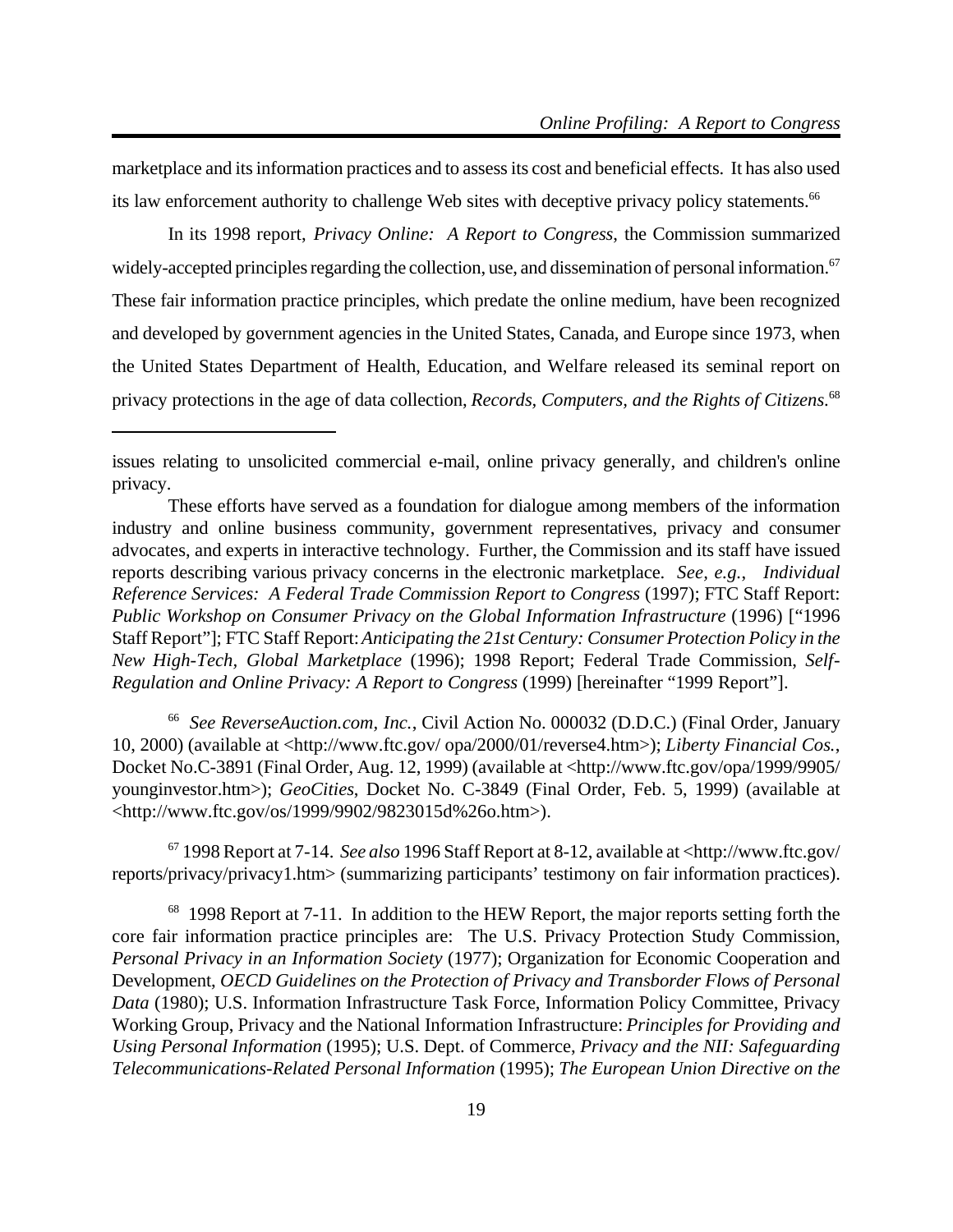The 1998 Report identified the core principles of privacy protection common to the government reports, guidelines, and model codes that had emerged as of that time:

**(1)Notice** – data collectors must disclose their information practices before collecting personal information from consumers;<sup>69</sup>

**(2) Choice** – consumers must be given options with respect to whether and how personal information collected from them may be used for purposes beyond those for which the information was provided; $\frac{70}{2}$ 

**(3) Access** – consumers should be able to view and contest the accuracy and completeness of data collected about them; $71$  and

**(4) Security** – data collectors must take reasonable steps to assure that information collected from consumers is accurate and secure from unauthorized use.<sup>72</sup>

It also identified Enforcement – the use of a reliable mechanism to impose sanctions for noncompliance with these fair information practices – as a critical ingredient in any governmental or self-regulatory program to ensure privacy online.<sup>73</sup>

The 1998 Report assessed the information practices of commercial Web sites and the existing self-regulatory efforts in light of these fair information practice principles and concluded that an effective self-regulatory system had not yet taken hold.<sup>74</sup> The Commission deferred judgment on the

- <sup>72</sup> 1998 Report at 10; *see also* 1999 Report at 3-4; 2000 Report at 4.
- <sup>73</sup> 1998 Report at 10-11; *see also* 1999 Report at 3-4; 2000 Report at 4.

<sup>74</sup> See 1998 REPORT at 41. In addition, the Commission recommended that Congress adopt legislation setting forth standards for the online collection of personal information from children; and

*Protection of Personal Data* (1995); and the Canadian Standards Association, *Model Code for the Protection of Personal Information: A National Standard of Canada* (1996).

<sup>69</sup> 1998 Report at 7-8; *see also* 1999 Report at 3-4; 2000 Report at 4.

<sup>70</sup> 1998 Report at 8-9; *see also* 1999 Report at 3-4; 2000 Report at 4.

<sup>71</sup> 1998 Report at 9; *see also* 1999 Report at 3-4; 2000 Report at 4.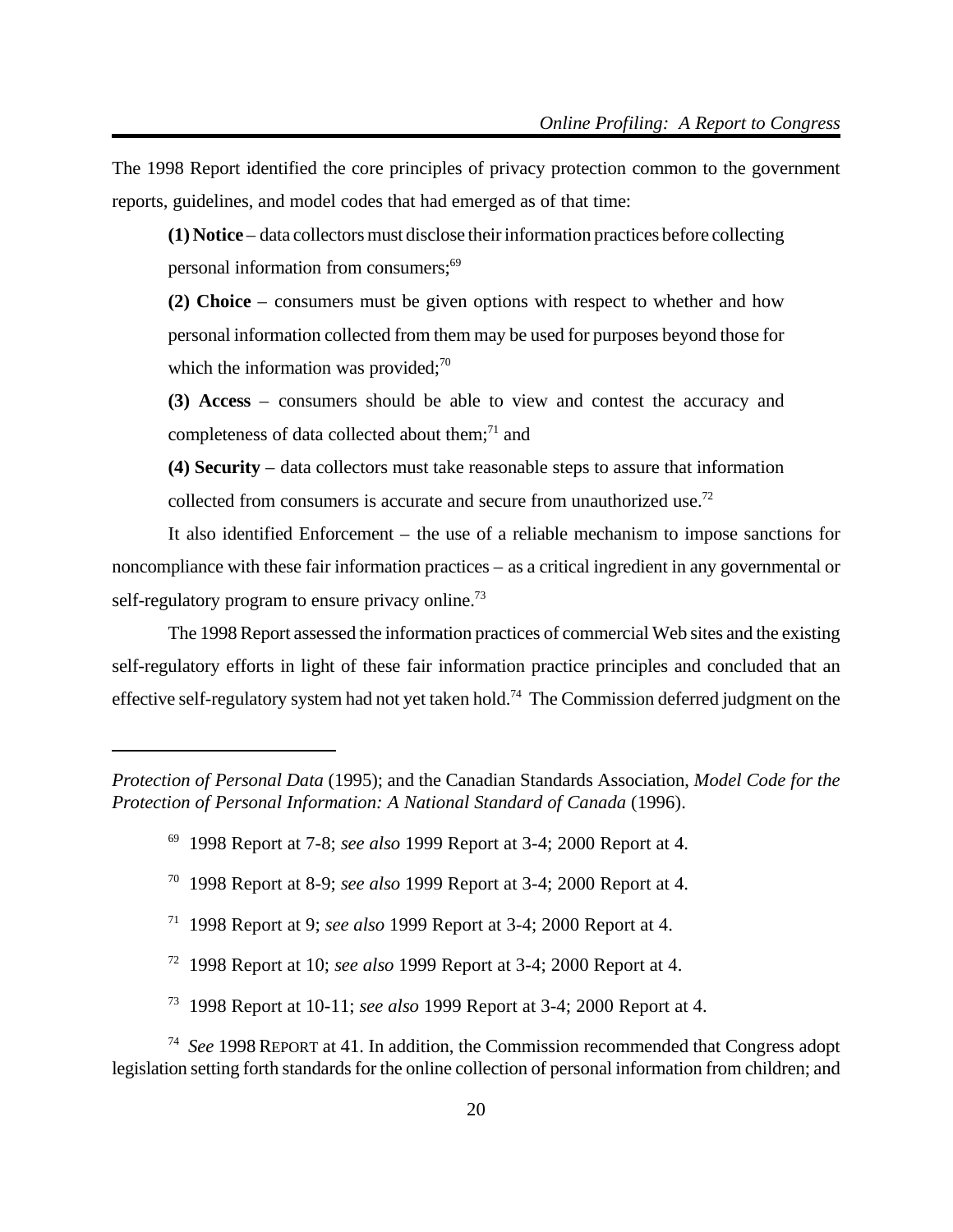need for legislation to protect the online privacy of consumers generally, and instead urged industry to focus on the development of broad-based and effective self-regulatory programs.<sup>75</sup> One year later, the Commission issued a second report, *Self-Regulation and Online Privacy: A Report to Congress* ("1999 Report").<sup>76</sup> In the 1999 Report, a majority of the Commission again recommended that selfregulation be given more time, but called for further industry efforts to implement the fair information practices.<sup>77</sup> The Commission also outlined plans for future Commission actions to encourage greater implementation of online privacy protections, including the public workshop on online profiling.<sup>78</sup> In its 2000 Report, a majority of the Commission concluded that, despite its significant work in developing self-regulatory initiatives, industry efforts alone have been insufficient. Thus, the majority recommended that Congress enact legislation to ensure consumer privacy online.<sup>79</sup>

### **C. Online Profiling and Self Regulation: the NAI Effort**

75 *See* 1998 Report at 41-42.

76 *See* 1999 Report.

 $77$  The 1999 Report was issued by a vote of 3-1, with Commissioner Anthony concurring in part and dissenting in part.

<sup>78</sup> *See* 1999 Report at 13-14. Other actions contemplated by the Commission included the establishment of an advisory committee of industry representatives and privacy and consumer advocates to develop strategies to implement the fair information practices of access and security and to assess the costs and benefits of those strategies. The Advisory Committee on Online Access and Security was established in December 1999 and its final report was released as an appendix to the Commission's 2000 Report.

<sup>79</sup> *See* supra at n.27; 2000 Report at 34-38. The 2000 Report did not discuss and its legislative proposal does not address the unique issues raised by online profiling.

indeed, just four months after the 1998 Report was issued, Congress enacted the Children's Online Privacy Protection Act of 1998 ("COPPA"). On October 21, 1999, the Commission issued the Children's Online Privacy Protection Rule, which implements the Act's fair information practices standards for commercial Web sites directed to children under 13, or who knowingly collect personal information from children under 13. The Rule became effective on April 21, 2000.